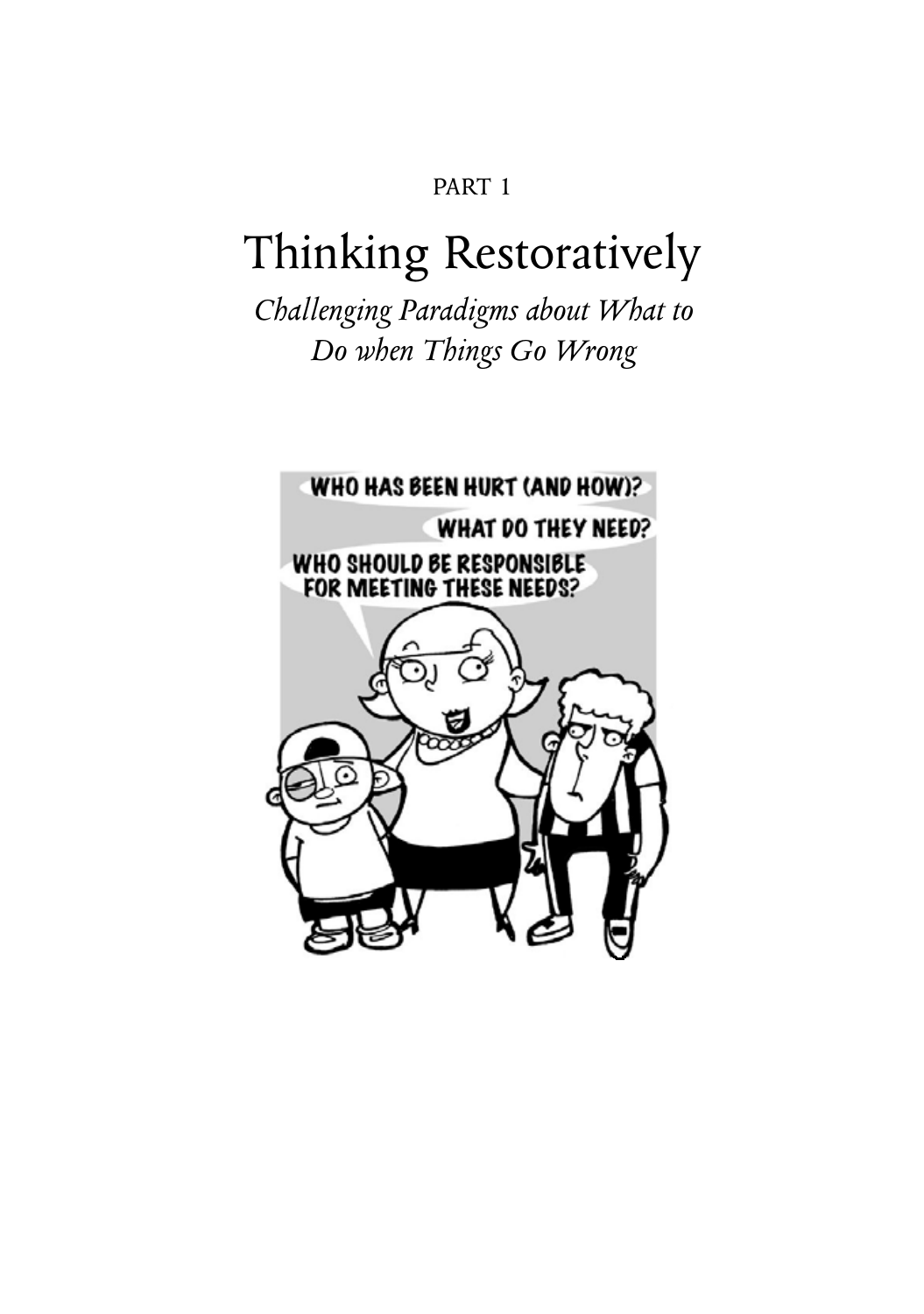# Chapter 1 An Intractable Conflict

### **Case study: Tristan and Jason**

To give you a strong sense of what restorative practice is, and how it works, I use real stories drawn from school life throughout the book. Below I start with the story of two boys, Tristan and Jason, and their intractable conflict. (Note: Jason and Tristan's story is based on a real situation that I became involved with as an external consultant to the school. I facilitated the process. The names and places have been changed.)

## *The conflict*

Things had become bad between Jason, a 13-year-old boy, and Tristan, a 12-year-old boy in the same class. At the beginning of the school year something had sparked a conflict. Nobody really knew what, but since then, the boys' interactions had been characterised by regular episodes of teasing, and even awful comments about each other's families. This had sometimes escalated into defacing one another's schoolbooks, deliberately hiding belongings from one another and, on occasions, the boys had come to blows, although Jason, a much bigger boy, had a physical advantage.

There were times of ceasefire between the boys, when they managed to go about their day spending time in the same friendship group without confrontation. This was temporary, as both boys had developed a hair trigger when it came to one another's words and actions, so something as small as a sideways glance or a difference of opinion would quickly descend into taunts, insults and challenges to fight at the school gates after school. Some of the other students in the class saw this as great entertainment and sometimes said and did things to set the scene for more conflict between Jason and Tristan.

Due to the escalating nature of the incidents and the rising distress of the boys' parents and staff, the school principal, Mr Barker, felt that he had no choice but to separate the boys at break times. This arrangement saw Jason or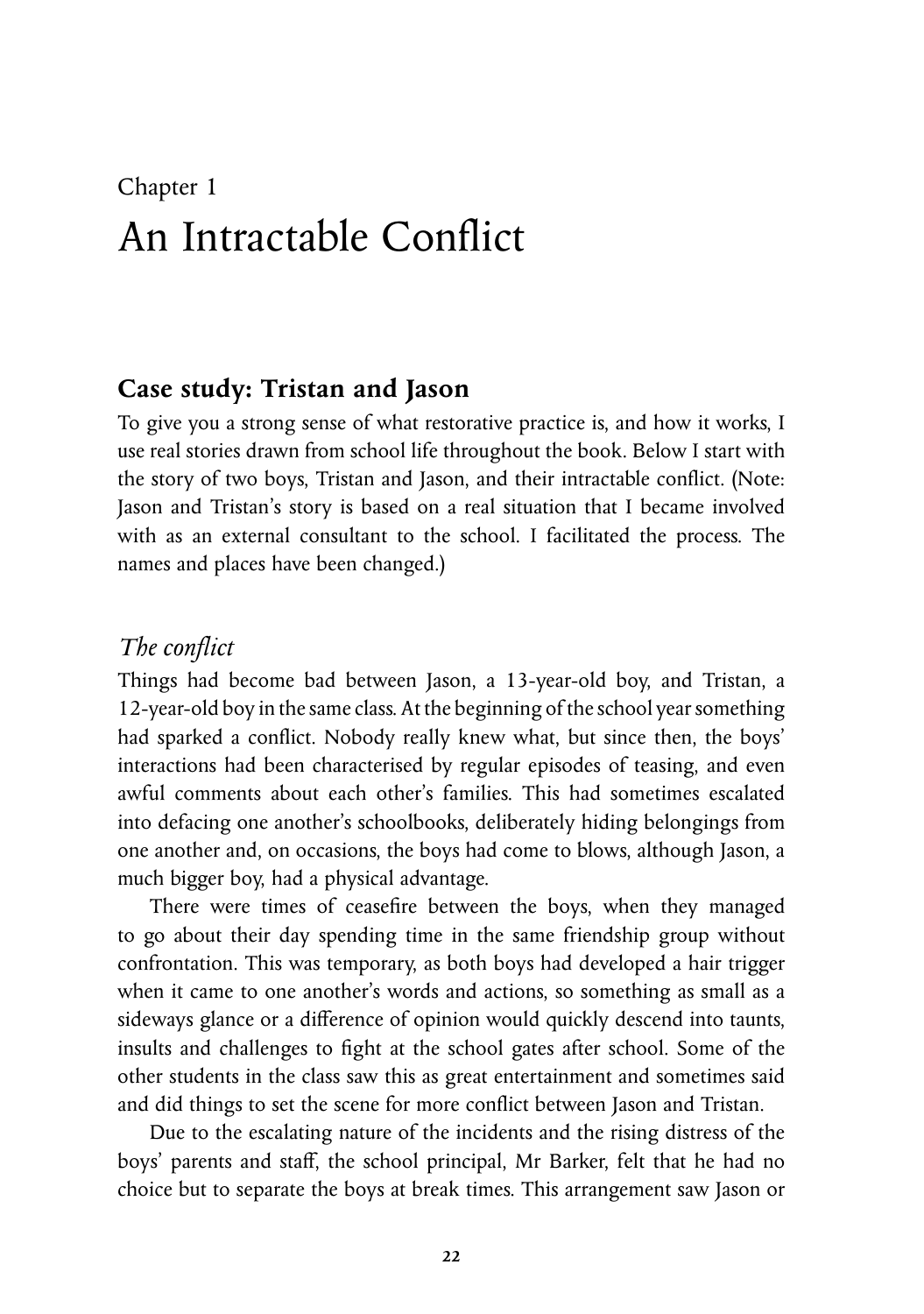Tristan spending break times in the school's computer suite, on alternate days, while the other was free to move about the play areas. Mr Barker had invested hours of his time and energy trying to minimise the harm the boys could bring to one another. It seemed as though this was the only solution to an ongoing conflict where both boys believed that they were the victim.

# *The boys' profiles*

#### **Jason**

Jason was older, taller and physically stronger than Tristan. He presented as a quietly spoken and kind boy and had an air of self-assurance about him, which perhaps came from the fact that he was taller than most of the other boys. On occasion, Jason used his physical supremacy to gain status or to get his way. Like most boys his age, Jason's mask of quiet confidence hid a scared little boy who spent a lot of time worrying about how he fitted in and what he was good at achieving.

#### **Tristan**

Tristan was Jason's physical opposite: he was short for his age and all of the other boys stood taller. Tristan had an engaging personality and was more of an open book than Jason when it came to discussing life, friends and school. Tristan's insecurities were easy to see and he was socially immature for his age. He was eager to ask questions about friendship and life and was yet to develop some of the finer skills for making and keeping friends. Tristan, however, had a quick mouth and an expansive vocabulary that made him a formidable opponent for anyone who engaged him in a battle of words. Tristan had learned to manipulate, divide and conquer to keep a hold on friendships. It was all he knew, and mild social anxiety drove many of his social decisions.

#### *More about the conflict*

What had been happening? How had people been affected?

Over several months, Mr Barker had investigated issue after issue between Jason and Tristan, ranging from reports of teasing to pushing, giving each other dead arms (a punch in the bicep), as well as a few public verbal exchanges, including taunts and threats at the school gates. Both boys had been suspended for their roles in these incidents. Each time, this only seemed to further galvanise each boy into seeing himself as the victim and further inflamed the boys'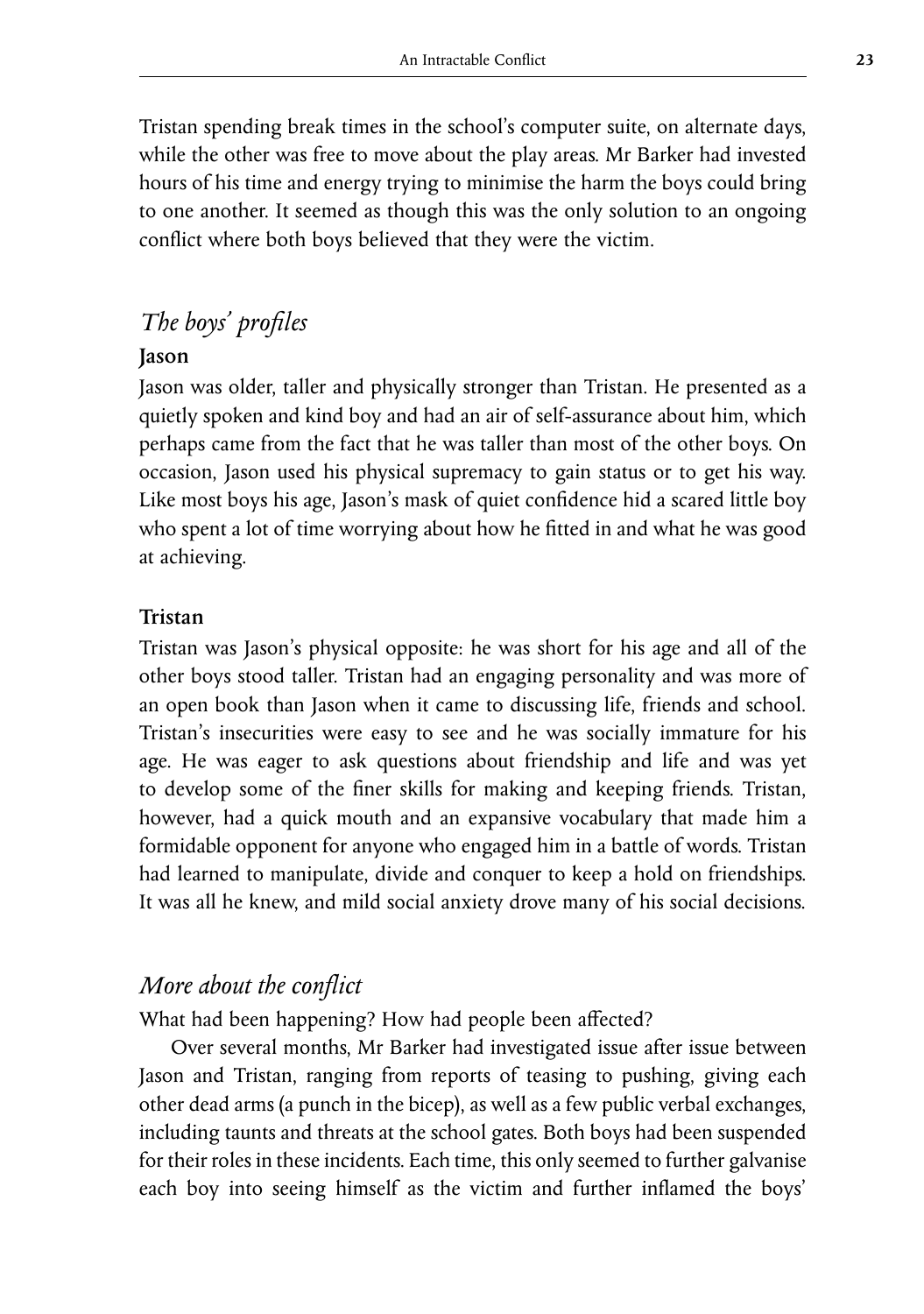parents, especially Tristan's mother, Louise, who believed that these responses were unfair to Tristan while letting Jason get away with bullying.

Louise had made enquiries about legal action against the school for the harm that she believed had come to Tristan. A law student herself, Louise was deeply distressed by the stories that Tristan was telling and believed that the separation order that Mr Barker had put in place was impacting Tristan's ability to maintain his friendships with other boys in his class and, therefore, damaging his mental health.

In a moment of extreme stress, Louise had, a few weeks earlier, entered the boys' classroom unannounced, without signing in to the school, and publically threatened Jason that she was watching him and would involve the police if he didn't leave Tristan alone. This incident embarrassed Tristan, made Jason fearful, distressed Mrs Jansen (the class teacher) and caused a stir within the community. Mr Barker was concerned with Louise's disregard of the school's child safety procedures and wrote her a formal letter, cleared by the school district's legal team, indicating that she had breached child safety policies. The letter stated that, from then on, Louise was only to move within the school grounds accompanied by a member of the school's leadership. Louise steeled herself for a legal challenge to this letter and was preparing her case against the school.

Galina, Jason's mother, took a different view of the situation. The quarrelling between the boys concerned her, but she viewed the issue as something from which both boys could learn valuable lessons. In her opinion, what was happening between Jason and Tristan was part of growing up and could be overcome with sensible guidance from adults. Galina had encouraged Jason to make better choices when Tristan did something that insulted him. Galina did not know Louise well but had been made aware of how Louise had entered Jason's classroom and confronted him. Galina felt angry with Louise for this but felt some empathy towards Louise, understanding that she must have been very distressed to have chosen this course of action.

Tristan and Jason's class teacher, Mrs Jansen, was run off her feet from having to closely monitor the boys' every interaction within the classroom and document her observations. There was a growing likelihood that these notes would become evidence in a courtroom some time in the future. As well as teaching a class of 30 students ranging from 11 to 13 years of age, Mrs Jansen had to constantly think about how any classroom activity might bring Tristan and Jason into contact with one another, and the potential consequences of this contact. Group work, class sports, excursions – even just eating time – all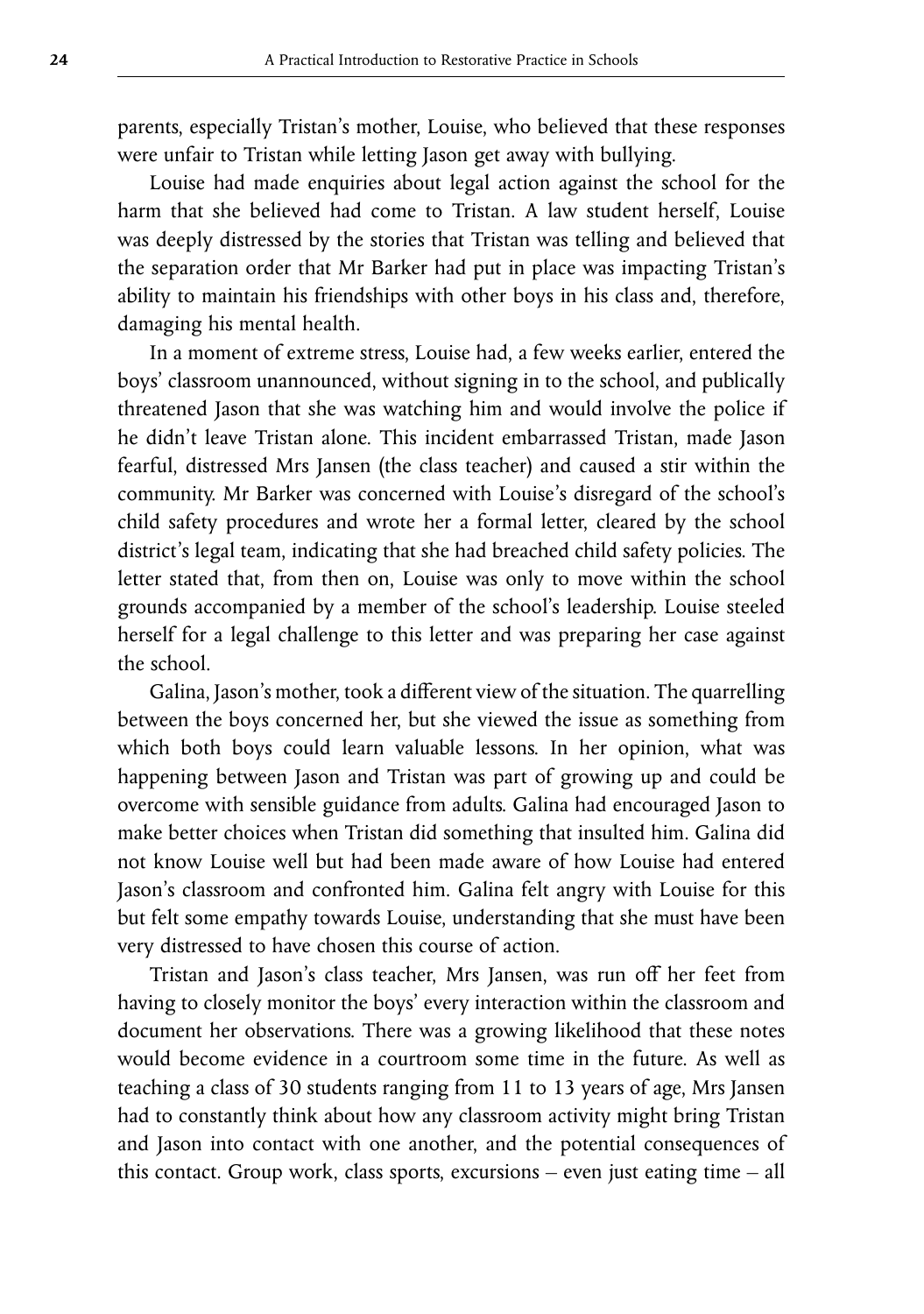had become an exercise in risk management for Mrs Jansen. This was taking its toll.

Tristan and Jason shared a group of friends. These friends felt like the meat in the sandwich and were finding the constant bickering and one-upmanship between Jason and Tristan exhausting. Having to second-guess the potential consequences of spending time with either of the boys was taking up a lot of head space for the boys' friends, particularly Adam and Aston. Understandably, Tristan and Jason would subtly encourage the boys to side with them, using their rostered play times to desperately re-establish their friendships, anxious that they had lost ground to the other during their previous stay in the computer suite. How else would boys of this age act under these circumstances?

Mr Barker phoned me to see whether I could work with the school to find a solution to the problems. He wondered whether a fresh set of eyes and a restorative approach could be the catalyst for positive change. This was a difficult step for Mr Barker, because involving an outside person in this situation was, perhaps, an admission that what the school had done to date had not been effective. Mr Barker was also adroit enough to know that Louise no longer trusted him to make decisions that she felt were in Tristan's best interests. Communications with Louise were strained and this was, of course, impacting on how Mr Barker could work with Tristan. It had got to the stage that every interaction Mr Barker had with Tristan would result in another strongly worded, legalistic email from Louise, who had become so anguished that there was nothing Mr Barker could do that wasn't immediately misinterpreted by her as a deliberate attempt to make Tristan's existence at school miserable. Of course, Tristan was doing what most children in this position would do, that is, taking every possible opportunity to complain to Louise about Jason's and Mr Barker's unfairness and mistreatment of him. After all, this got his mother's attention.

I'm sure elements of this story will be familiar to many readers. In the next chapter we look at restorative approaches as an effective alternative to addressing situations like this one, and we will return to Tristan and Jason's story later in the book.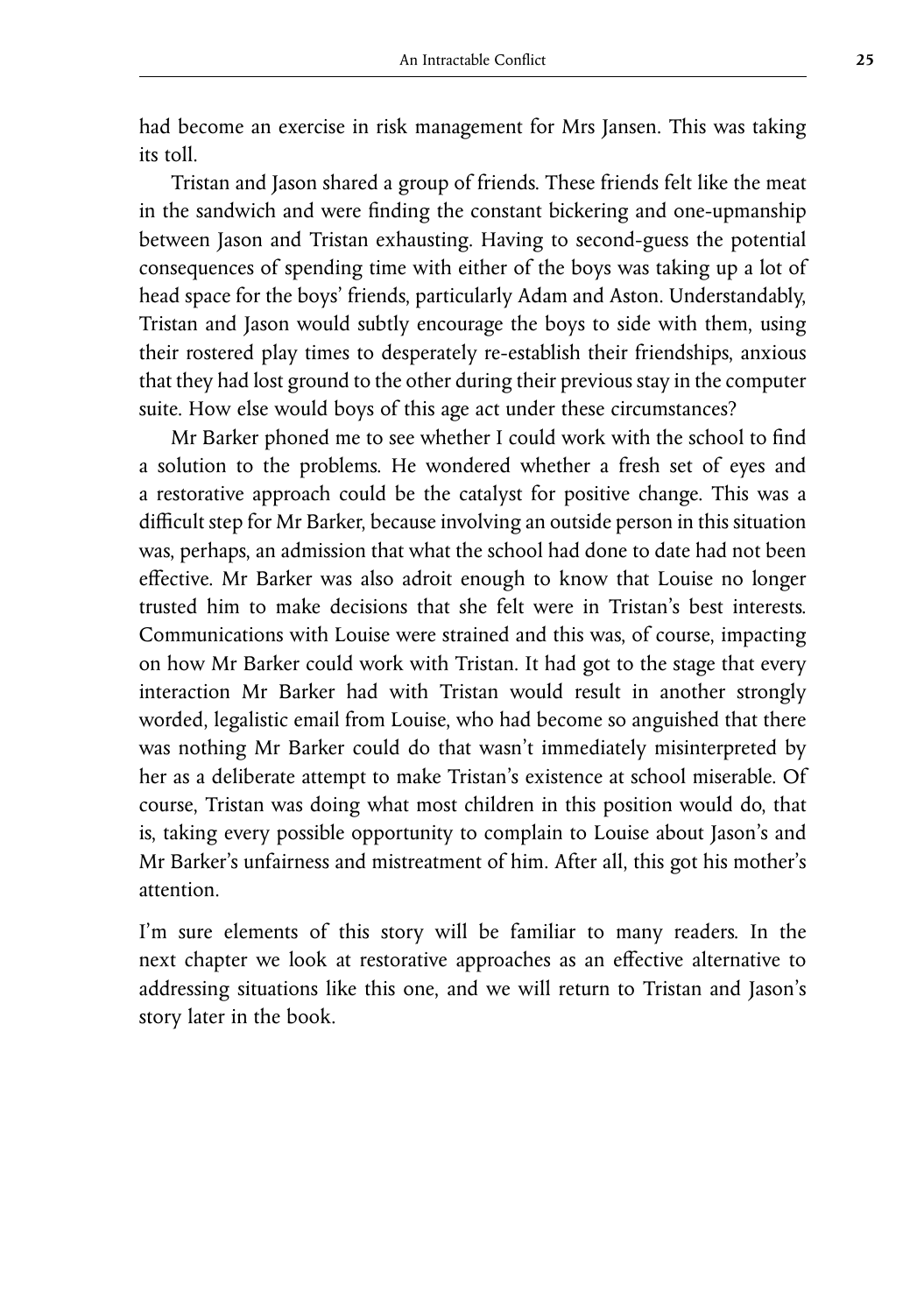# Chapter 2 Courage, Connectedness and Restorative Work

Restorative practice is a constructivist, learning-based approach to conflict and wrongdoing that distinguishes between 'managing behaviour' and 'managing relationships'. Those who've worked with restorative practice understand that when we change the way people see one another and feel about one another, people's behaviour can change quickly. Underlying this is a truism that people's behaviour is heavily influenced by the quality of their relationships.

Morrison (2007), in her analysis of research carried out by Baumeister and colleagues on the effects of social exclusion and rejection, sums things up by saying that the inference Baumeister is making is that who we are as individuals is 'intimately caught up with who we are as a member of society' and that our 'social identities, understood as the psychological link between individuals and social groups, mould who we are and how we behave' (p.29).

Based on the principles of restorative justice, restorative practice involves those who've become entangled in an incident of harm or conflict working together to find solutions and ways forward. A restorative mindset holds that the best way to deal with a problem or incident is to bring those involved, and affected, together (if possible) to discuss what has happened and how people have been affected. The next task is to help people to take responsibility for their misdeeds and bad decisions, and decide on a way that the harm might be repaired. This is a far more sophisticated approach than simply punishing those we judge to have wronged others. So restorative practice is essentially a face-to-face response to disruption and wrongdoing in schools. The ability to do this face-to-face restorative work is something that we can teach young people to do, beginning the moment they enter formal education settings. It is useful to think of restorative practice as a pedagogy rather than a bag of tricks that we pull out to use with some students in some situations.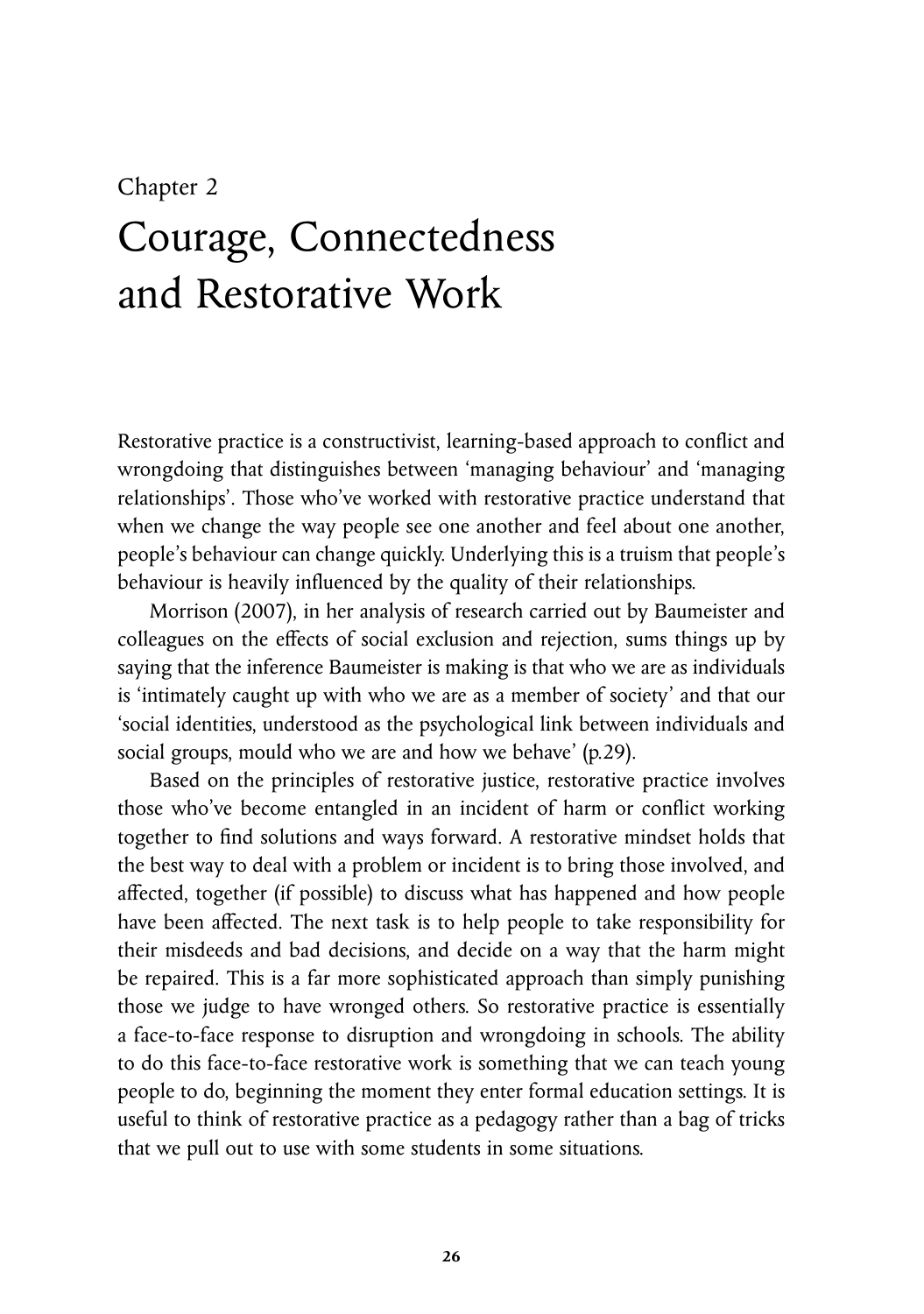The alternative to face-to-face work is the business of separating young people after a conflict, or after one has hurt the other, and making all of the decisions about how the problem will be dealt with on their behalf. The effort involved with keeping people who have been in conflict apart and trying to impose our solutions, or punishments, to their problems wastes precious time and energy in schools and rarely brings lasting behaviour change. This divide-and-conquer approach almost always further damages relationships, increasing the chance that the same issues will reappear. Schools need to ask themselves whether their approaches to wrongdoing and disruption strengthen relationships between people or whether these approaches erode relationships. In other words, do people feel better or worse about one another after the school has intervened?

### **Better relationships, better behaviour**

Restorative practice improves behaviour by improving relationships between people in schools, particularly in the wake of incidents where relationships have been strained or fractured by the inevitable bumps and scrapes of school life. Yes, upset and conflict in schools is inevitable; things do go awfully wrong from time to time in classrooms, hallways and schoolyards; good people sometimes say and do bad things to one another. But we do young people and their parents a terrible disservice when we send messages like 'what happens at school will always be fair' and that 'if something goes wrong at school, then someone isn't doing their job properly'. A clever principal I worked with once said, 'We can teach kids to cross the road but we can't stop the traffic.' This is how I see restorative practice working: we give young people the skills to cross life's many roads knowing that the traffic will probably not stop for them.

One of the greatest gifts we can give the next generation is emotional intelligence and a set of skills and attitudes to apply this intelligence to address conflict and wrongdoing more effectively than generations before them. Restorative practice is a stunningly effective pedagogy for achieving this outcome. I have had the good fortune to have been part of the cultural transformation that restorative practice brings and have come to see restorative practice as a vehicle for school improvement, not just a way of managing behaviour and improving relationships in schools.

When schools commit to restorative practice, a spirit of dialogue and an ability to understand one another's perspective begins to take precedence over the primal urge for retribution and quick fixes. Peace 'breaks out' because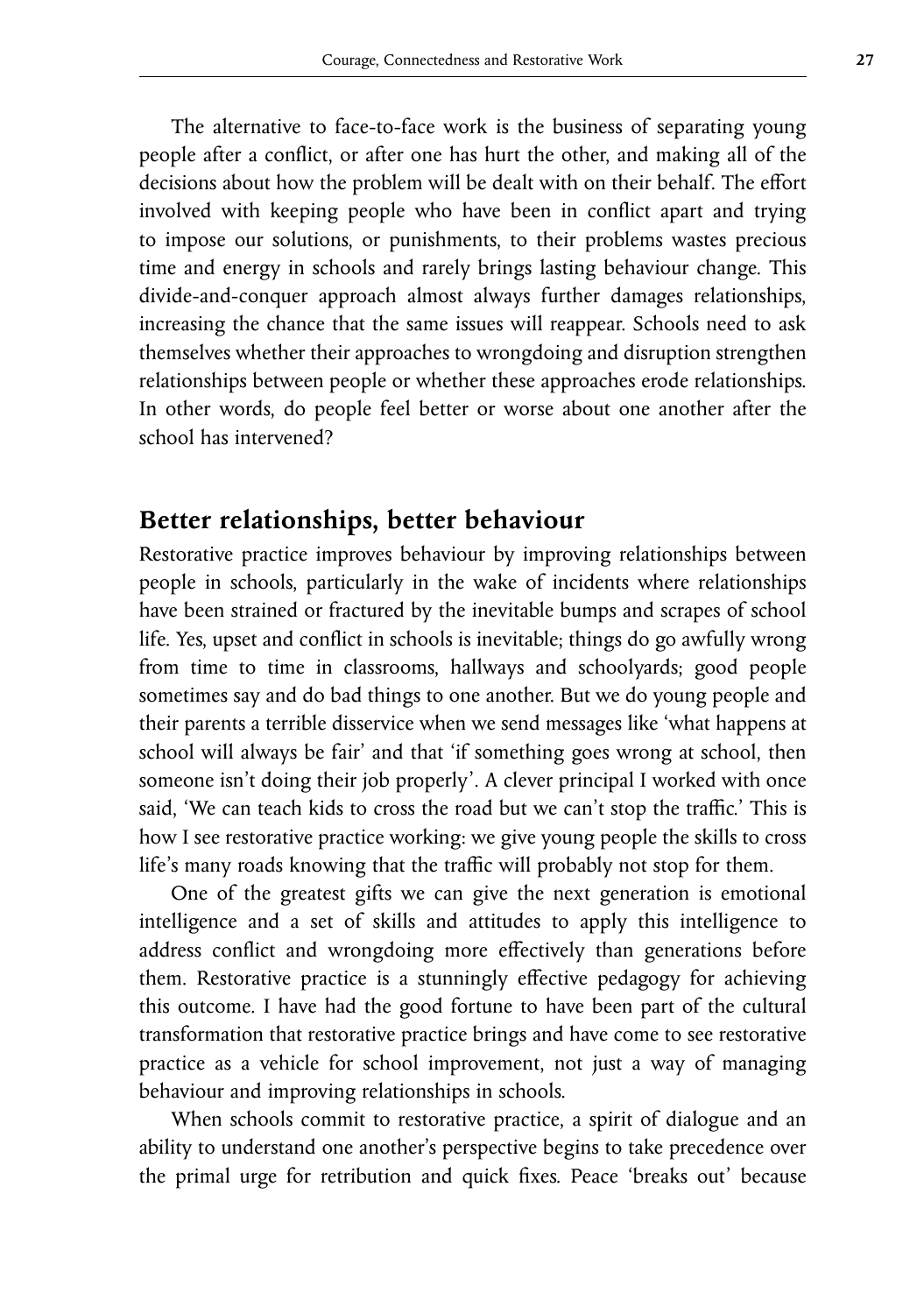restorative practice allows us all to be human with one another again. Growing research from around the globe is building a compelling picture: going to work on the quality of relationships between people and dealing with conflict in positive, collaborative ways delivers us safer schools. The International Institute for Restorative Practices (IIRP) produced a document titled 'Findings from Schools Implementing Restorative Practices' (Lewis 2009) which shows significant reductions in incidents of violence in schools across the research schools. In light of recent attacks across the globe by radicalised extremist minorities, the call from academics and informed commentators is that we need to value and protect the connections that hold our communities together and challenge practices that push people to the fringes of our communities. Schools seem an obvious place to start.

## **School connectedness**

School connectedness is about the quality of relationships that young people have with others (teachers and peers) at school. Connectedness is often explained as the extent to which students feel accepted, valued, respected and included in the school, and has recently surfaced as one of the most important predictors of adolescent mental health (Shochet, Smyth and Homel 2007, p.2). When young people (particularly adolescents) feel connected to and cared for by people at their school, they are less likely to use substances, engage in violence and become sexually active at an early age. Feeling connected to school has been strongly correlated with higher levels of emotional well-being (McNeely, Nonnemaker and Blum 2002, p.138). Connectedness to school has also been proven by numerous researchers to be a protective factor against delinquency and gang membership. For example, McNeely *et al.* (2002) state:

When teachers are empathic, consistent, encourage student self-management and allow students to make decisions, the classroom management climate improves. The overall level of school connectedness is lower in schools that temporarily expel students for relatively minor infractions such as possessing alcohol, compared to schools with more lenient discipline policies… Zero tolerance policies…seek to make schools safer. Yet students in schools with harsh discipline policies report feeling less safe at school than do students in schools with more moderate policies. (p.145)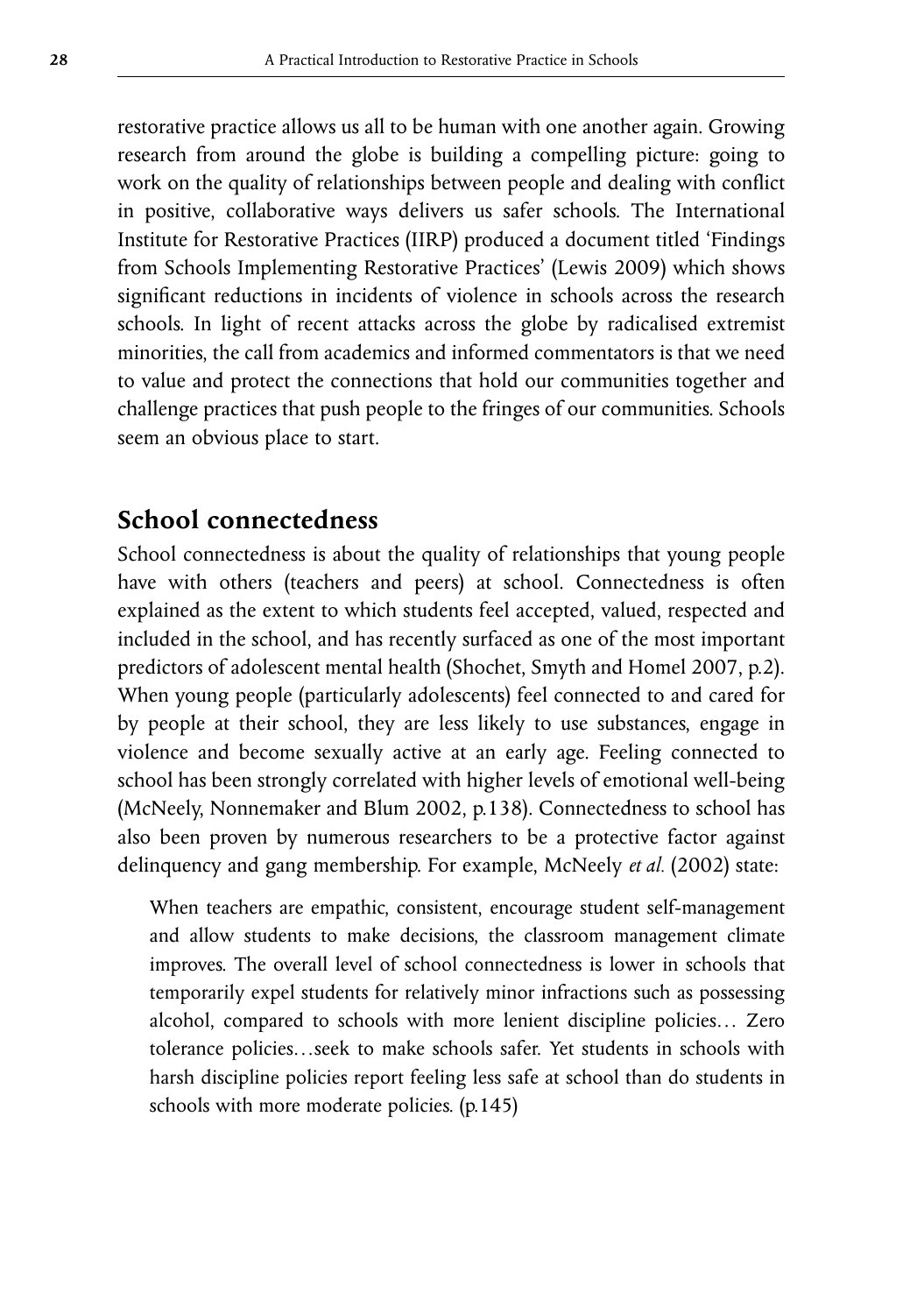## **Risk management?**

In the current climate many school systems have become over-cautious around issues of student safety and well-being. The crushing burden of trying to foresee, manage and respond to every possible risk to student well-being has resulted in schools spending inordinate amounts of time on reports and bureaucracy about what's being done to stop things from going wrong in schools. We have lost the plot, and the result is ever-increasing numbers of overwhelmed school leaders, disenchanted teachers and less-well young people.

Going back to our earlier metaphor, trying to stop the traffic for young people has taken the focus away from teaching, learning, relationships and connectedness. So, when restorative justice advocates talk about bringing distressed young people and their distressed, possibly angry parents or caregivers together to sit in a Circle to talk about incidents of harm, many school leaders go wobbly at the knees. It can seem too risky, and many schools do whatever possible to avoid conflict.

However, schools that are skilled in doing this type of wobbly-knee work – that acknowledge conflict and meet it head on – do best when it comes to the task of keeping young people connected, behaving well and learning well. Morrison (2007) states:

Johnson and Johnson (1995) have acknowledged the failure of many schools to deal with conflict head on. They differentiated between 'conflict negative' schools, those that manage conflict destructively, and 'conflict positive' schools, those that manage conflict constructively. They note that most schools today are conflict negative, where conflict is dealt with through denial, suppression or avoidance. They advocate a cultural change to conflict positive schools, where conflict is addressed openly. Through using restorative justice practices, students will have the opportunity to learn productively from their experiences of conflict. (p.101)

Over-paternalistic styles of dealing with conflict and wrongdoing makes schools conflict negative. In these cultures, young people are robbed of opportunities to learn from conflict and develop resilience. All of us need to challenge the belief that young people aren't able to develop the skills to be part of the problemsolving process and that they must be shielded from conflict by grown-ups. We have been underestimating our young people for too long, and their resilience has been the casualty. Has our preoccupation with safety and student wellbeing created less-well young people?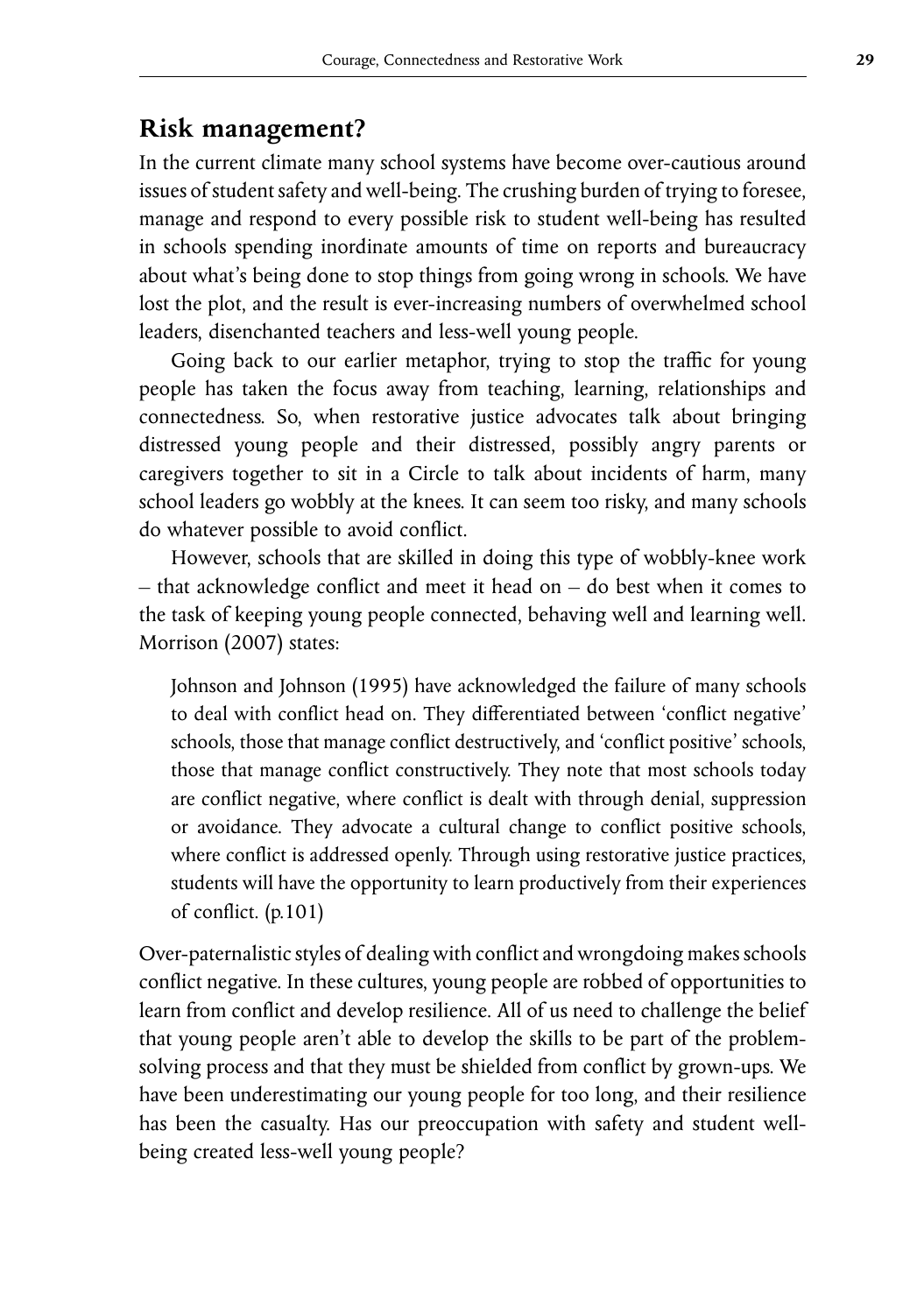# **Restorative discipline**

By contrast, as Stutzman Amstutz and Mullet (2005, pp.26–29) point out, restorative discipline is an approach which:

- acknowledges that relationships are central to building community
- builds systems that address misbehaviour and harm in a way that strengthens relationships
- focuses on the harm done rather than only on rule-breaking
- gives voice to people who have been harmed
- engages in collaborative problem-solving
- empowers change and growth
- enhances student responsibility.

As you read this book I hope that you will come to see that restorative practice is not for the faint-hearted. Working restoratively requires courage, because it demands that we come face to face with the negative emotions that are stirred up when things go wrong. Working restoratively is highly emotional work. This is why a large section of this book is dedicated to a theory of emotion that explains restorative practice. (Skip this section at your peril!)

Working restoratively simultaneously demands the best from young people and those who work with them in schools. So my question to you is the same question I've asked thousands of young people faced with the scary prospect of sitting down with others to sort out conflicts, upsets and problems, or to face up to their misdeeds: Are you up for the challenge? (I think you are!)

The next chapter introduces you to the social control window, a powerful way to conceptualise the role of adults (those in charge) and the different ways adults exert control on, and provide support to, young people in the pursuit of learning environments that are safe and productive.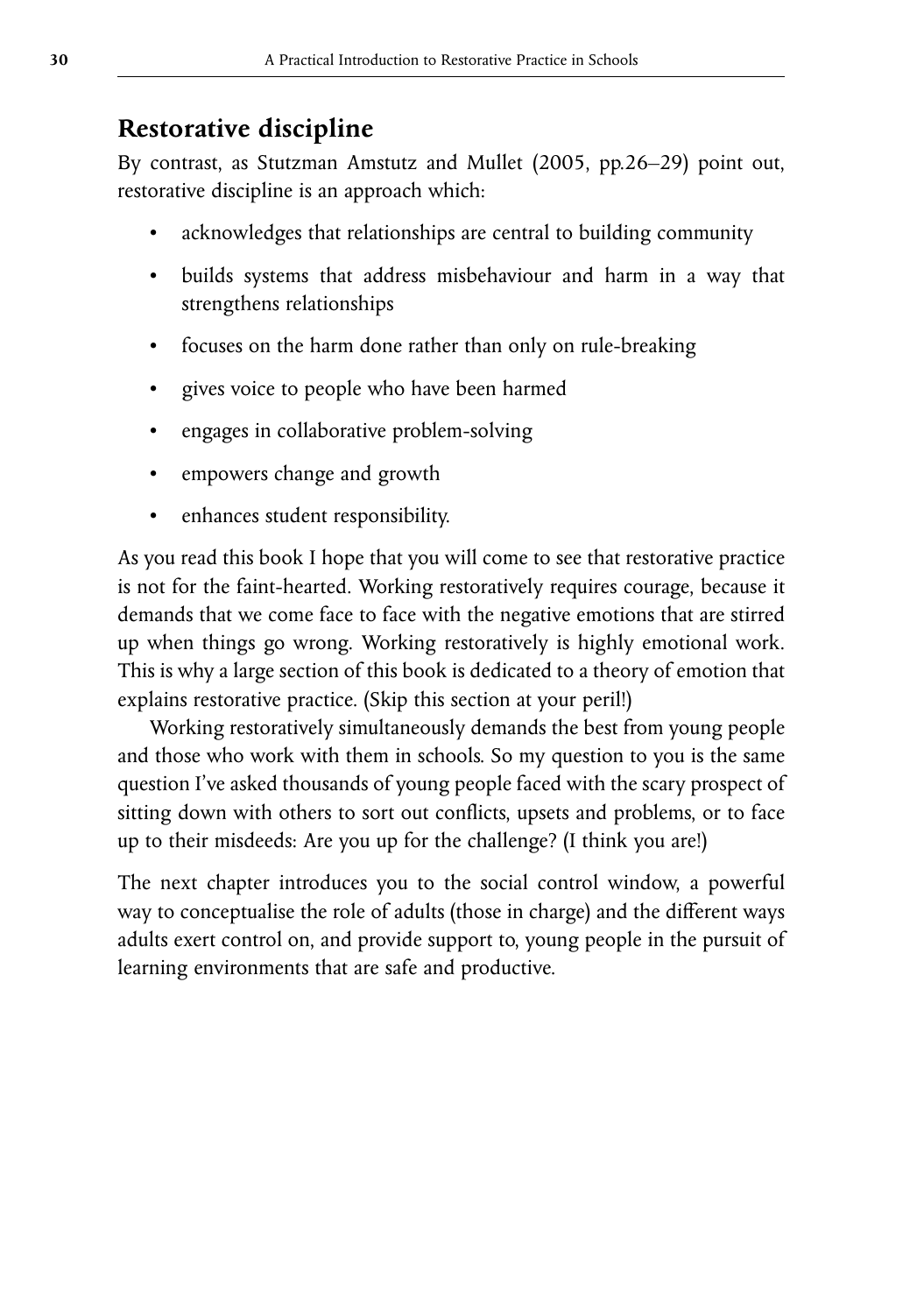# Chapter 3

# How to be in Charge – Four Modes of Discipline and Control *More Asking and Less Telling*

The social control window (Wachtel 1999) is a mainstay of restorative thinking. This model describes how restorative justice (i.e. restorative practice) differs from other modes of being in charge or having authority over people. Its four quadrants eloquently explain four sets of ways that people in charge generally behave. These four patterns of leadership styles are each based in particular beliefs about the nature of people and ways of interacting with people that gets results. Who am I referring to when I talk about leaders? In schools, this is any situation when one person has some level of authority or responsibility over another person. In schools, these may be:

- principals leading assistant principals, heads of house, grade coordinators or administrative support staff
- assistant principals, heads of house or grade coordinators leading teaching staff
- teaching staff leading students
- teaching staff leading teacher assistants
- student leaders leading students.

Regardless of the hierarchical structure in a school (or any other organisation), somewhere along the line someone will have authority over someone else. Even in so-called flat leadership models, certain individuals eventually rise to the top and inherit particular responsibilities that see them calling the shots in one way or another. In my work helping organisations address conflict and harm in the workplace through restorative practice, a lack of clarity about who is in charge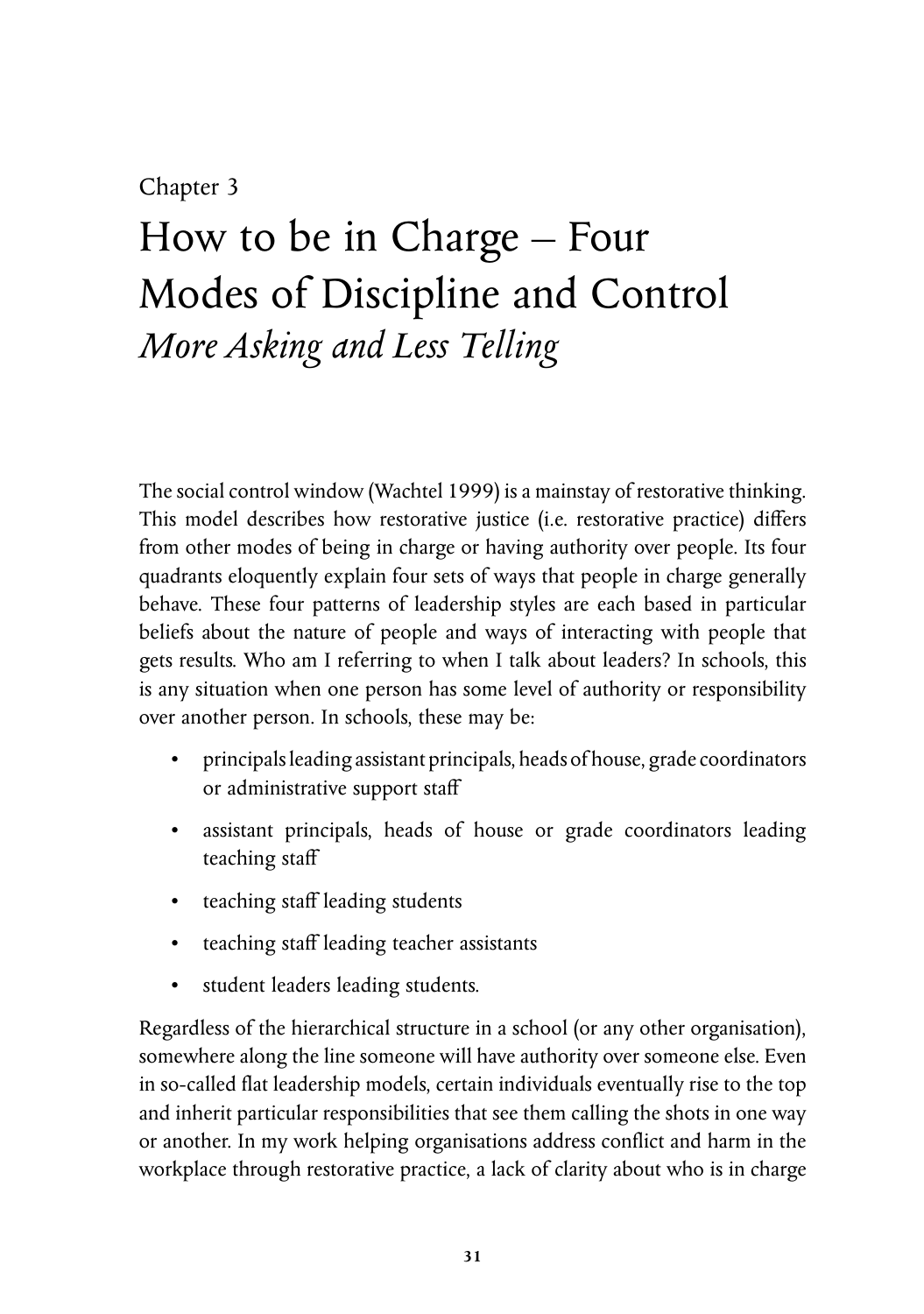of whom has been a common ingredient contributing to breakdowns in good will and the emergence of destructive behaviour.

## **Social control window**

The social control window (see Figure 3.1) teaches us that when someone has responsibility or authority over other people, their leadership or management style can be experienced in two main ways: somewhere on a continuum of low to high support, or on a continuum of low to high control.

Low support  $\leftarrow$  High support

At the high-support end of this continuum, high levels of understanding, nurturance, encouragement and flexibility are offered to those being led. If asked, the people being led would typically describe the person with authority as friendly, patient, supportive and perhaps even lenient. In this zone, the person with authority is very interested in people feeling looked after, because after all, he or she takes a keen interest in how people feel. That person wants to see those being led achieving and feeling good about themselves, so he or she works hard at explicitly teaching, reminding, encouraging and coaching. The feedback given to people by the person with authority is overwhelmingly positive. In the endeavour to be warm and supportive, such a person is highly flexible in accommodating different personalities and styles, and will often bend expectations so that everyone feels taken care of.

At the opposite end of this support continuum, low support, the person with authority works in a way where he or she offers very little in the way of support, nurturance and understanding. That person is generally indifferent to how people feel. He or she believes that whether or not people thrive under his or her supervision is up to them, so that person doesn't see it as their job to go out of their way to help people. Such a person would be described as the type of leader who leaves people to their own devices and has an air of 'don't bother me – work it out for yourself '. He or she doesn't provide feedback in any form and doesn't change anything about how work is performed to accommodate others.

Low control  $\leftarrow$  High control

At the high-control extreme of this continuum, the person with authority micromanages and takes an almost obsessive interest in things being done their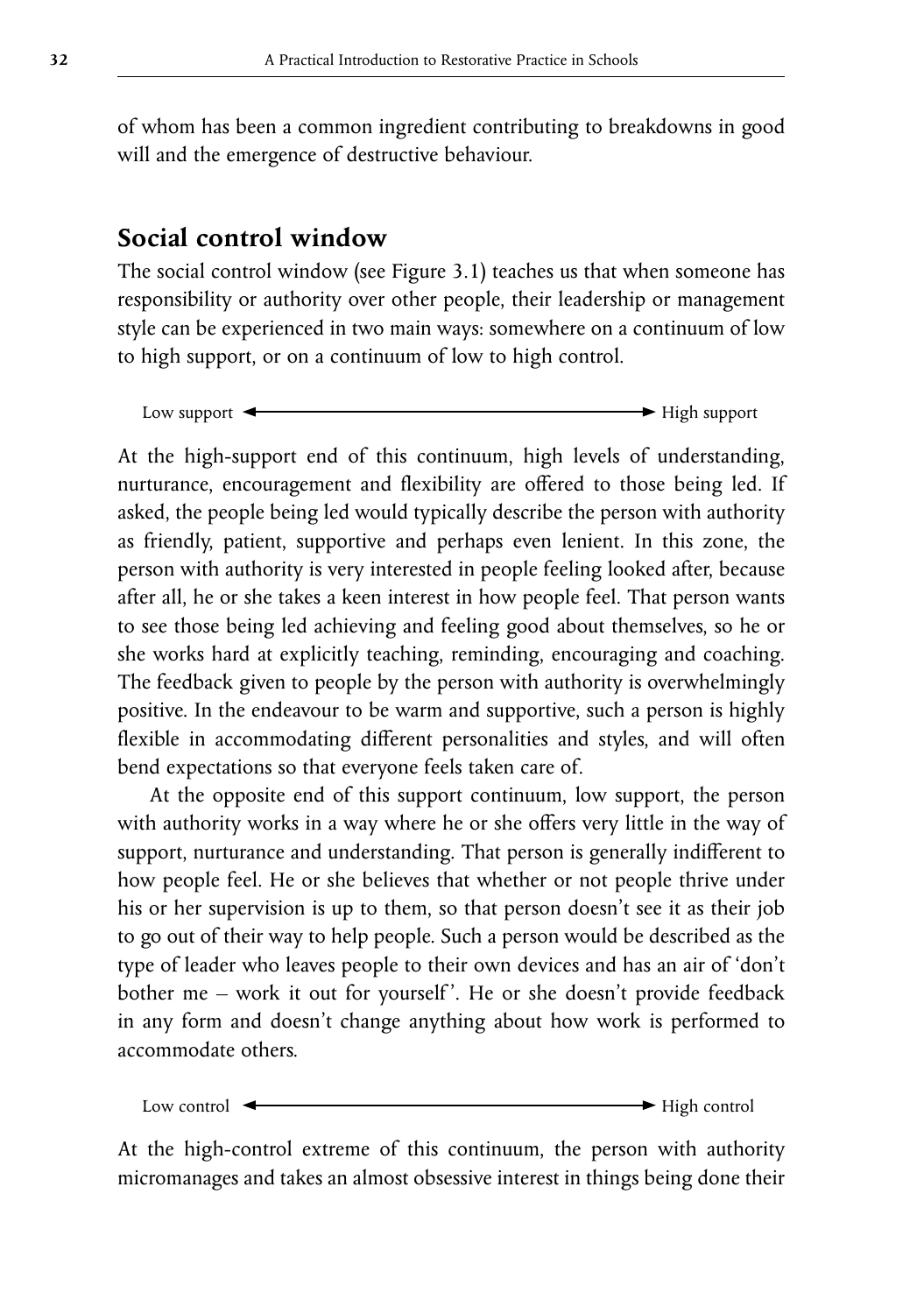way. He or she is big on rules and routines, and people know what expected behaviour looks like. Such a person would be described as overbearing, controlling and a disciplinarian. Behavioural and performance boundaries are clearly laid out and well communicated. When people fail to live up to such a person's expectations, the person holds them accountable and never shies away from giving negative feedback. Things need to be done the way the person with authority expects, because after all, that way is the best way.

At the other extreme of this continuum, the person with authority adopts an approach that offers others nothing in the way of guidance about expected behaviour. He or she leaves people alone to decide how they will do things – and even if they *will* do things! Structure and routine are not part of what such a person values. Their style would be described by others as 'anything goes'. Because such a person lacks any clarity about what they want from others, they don't provide performance-based feedback in any form.



Figure 3.1 Social control window

### *Combining the support and control continuums*

When one brings a continuum of support together with a continuum of control, a powerful way of thinking emerges about how leadership should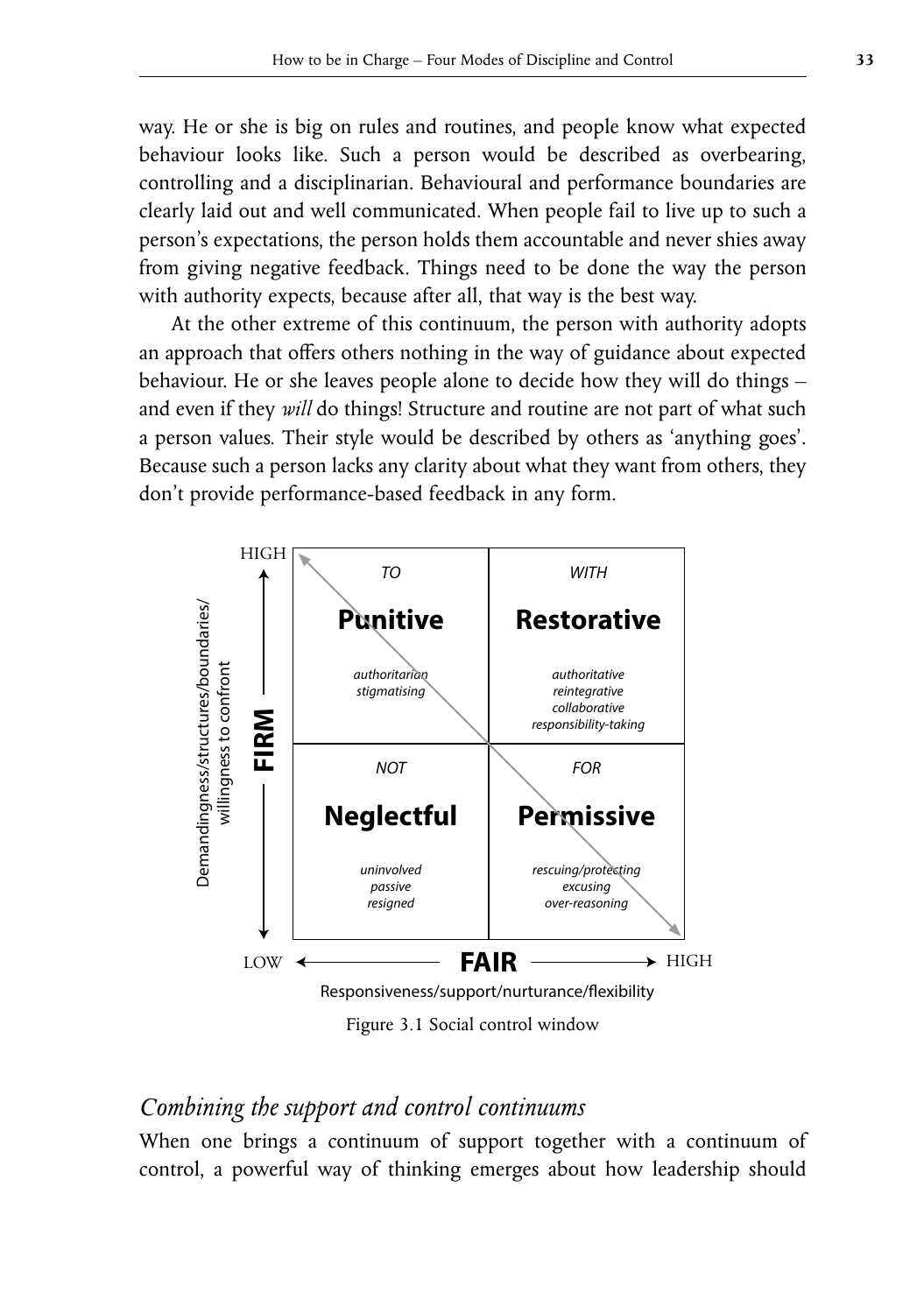occur. In explaining the social control window from here on, I will place it in the context of students and adults (teachers and teacher leaders) in school settings.

### **Being punitive**

This section explains the 'TO' quadrant shown in Figure 3.1. Here the person with authority combines a strong need to control with a weak belief in the importance of students feeling supported or looked after. The person is in authority because someone *has* to be and kids need that from adults. This person has to be the boss, always has the final say and inflicts a powerful sting on anyone daring enough to step out of line or challenge him or her. Such a person sees students as objects to be managed (Vandeering 2010, p.8). If you think of the traditional, strict teacher of the nineteenth century, dressed in black gown and mortarboard, you have a good image of this leadership style. (The music group Pink Floyd's film *The Wall* springs to mind for many when thinking of this kind of teacher.)

In this zone, the practice is likely to be described by students as punitive and authoritarian. The person with authority 'does things' to people which might make them comment to others as follows:

- 'She's overly harsh kids are really scared and the bad kids rebel.'
- 'He likes the smart and good kids and hates the kids who don't get it or go wrong.'
- 'She just won't listen she just makes her mind up and that's it.'
- 'He holds grudges; go wrong once and you're a marked man.'
- 'As soon as there's a fight, kids are getting suspended left, right and centre – kids have been suspended for just watching!'

In this corner of the social control window, the person with authority is interested in getting students to do what he or she wants, in exactly the *way* he or she wants, and if they don't, such a person exercises their authority through intimidation and punishment: 'After all, this is good for them and will prepare them for life in the real world.' The management language is infected with phrases like 'You must, you will, they had better…', 'You won't', 'I want' and 'Do it now!' Mistakes are not okay and are seen primarily as the result of a moral failing on the part of students.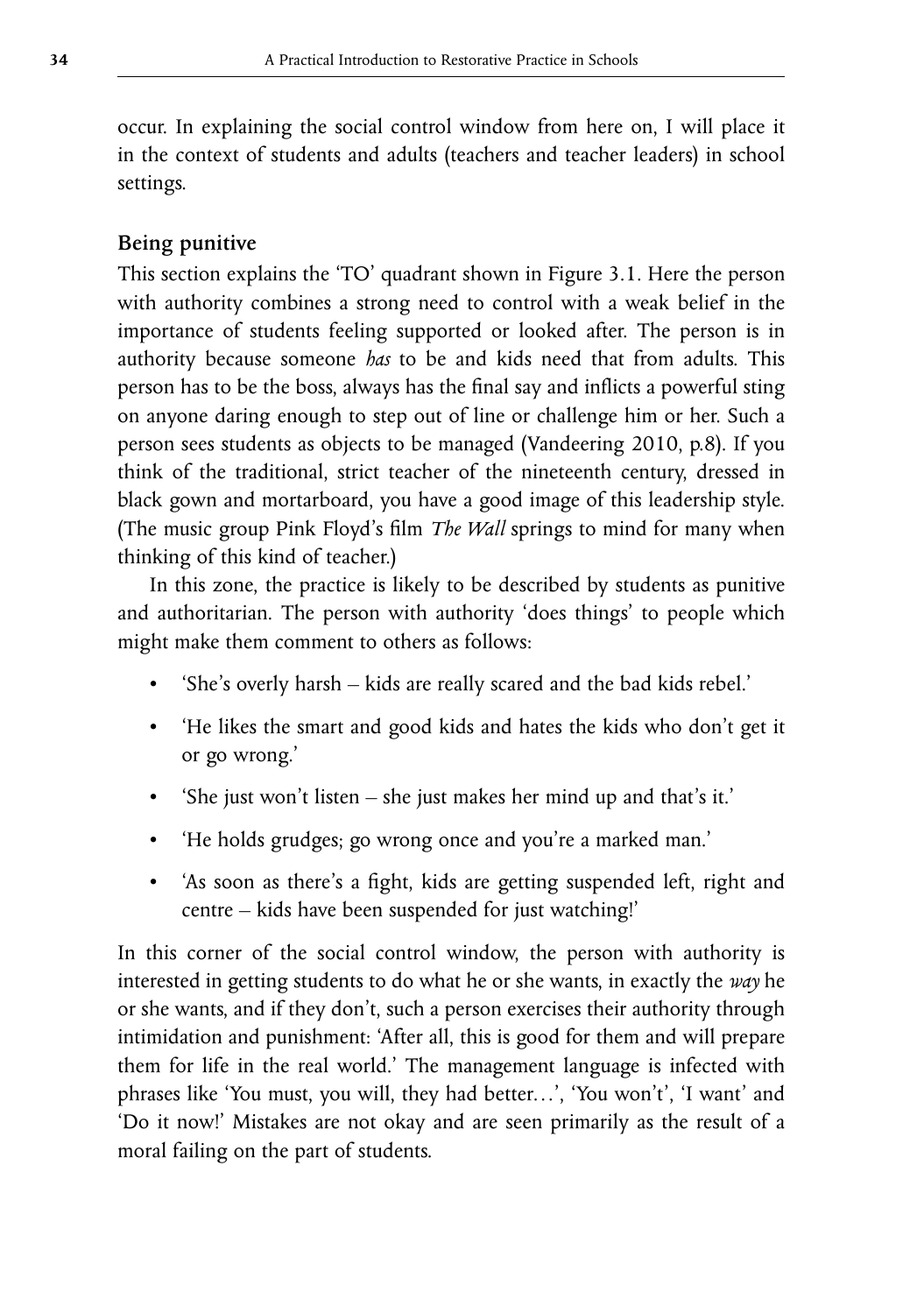When wrongdoing or conflict causes disruption to school life, the person with authority gets angry and immediately concerns themselves with restoring order by finding out which of *their* rules have been broken and how the miscreants should be punished. Justice is about retribution, and rule-breaking is seen as a violation of the moral code. In the haste to apply swift and efficient justice, the person with authority gets it awfully wrong, missing important details and leaving those involved feeling at best unheard, and at worst diminished, angry, resentful and even vengeful. This is, of course, all because the person with authority had already made up their mind or guessed what happened – 'who did what' – based on students' reputations and past behaviour. Such a person then metes out punishments without dignity or compassion. Prejudices dominate the person's thinking and he or she believes that 'leopards never change their spots'. This person genuinely believes that if the rest of the teachers worked like they did, and if the school leadership stopped being so weak with the naughty kids, order would be quickly restored to the anarchy. The person despairs and yearns for the 'good ol' days' when kids knew who was in charge and showed respect to adults. Deep down the person believes that young people must be kept on a short leash, because if given enough rope, they will behave irresponsibly and selfishly. Underlying this is a dim view of human nature.

In this environment, students are in self-protection mode. With fear and shame being the dominant emotional forces, many students stop taking risks in their learning. When mistakes are made, or people cause harm to one another, the default response is for students to bunker down and deny involvement or responsibility. Out of a desire to protect themselves from being harshly punished and/or being seen as a bad person, young people are far more likely to focus on their own interests and will struggle to think empathically about the needs of others. A 'look out for number one' culture grows and students become highly punitive in their dealings with one another. After all, this is what is being modelled to them by the person with authority. In schools where students behave severely and retributively towards one another, you will almost always find a set of disciplinary processes that are both the cause and the misguided response to this state of affairs.

#### How might Tristan and Jason be handled punitively?

Going back to the story of Jason and Tristan (see Chapter 1), as soon as problems begin between Jason and Tristan, the person with authority starts dealing out detentions and suspensions to whomever he or she believes started any of the many incidents along the way. Often such a person guesses who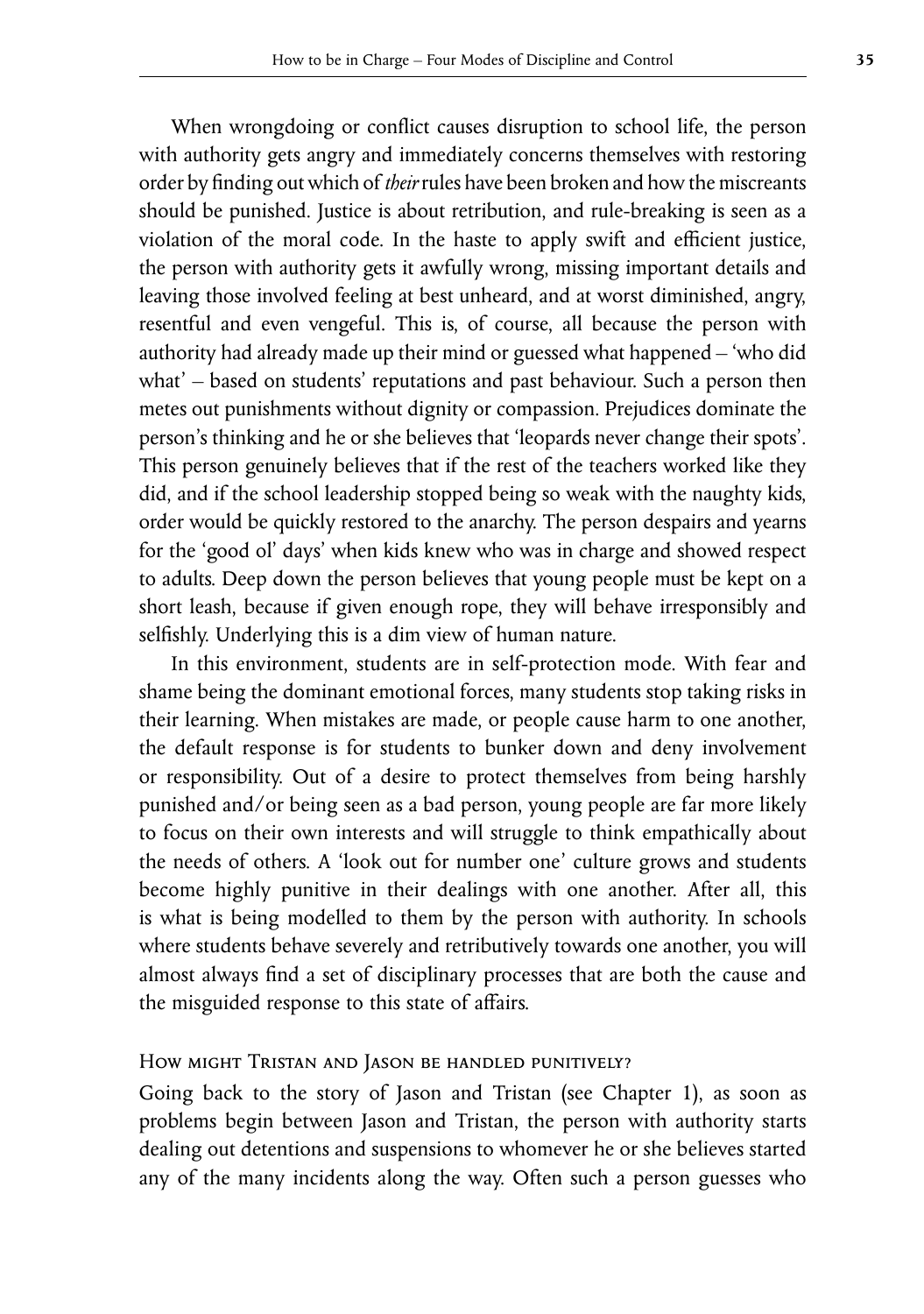did what and closes their mind to the possibility that perhaps this time it was a different set of circumstances. This person has made up their mind about who was most likely the culprit and has developed an unconscious bias towards one of the boys, creating situations where one of them can easily get away with murder while the other becomes extremely vulnerable to this.

The methods for getting to the truth may involve police-style interrogations, the use of witness accounts and even CCTV footage. The person with authority is not the slightest bit interested in the root causes of the issues between the boys, or how they have been affected by their own decisions. Such a person believes that stories of woe from the past and emotions just muddy the waters. The idea of brokering peace between Tristan and Jason is far from his or her mind due to an unconscious belief that the boys don't want peace – they just want to bicker, because this is what naughty boys do! What he or she is interested in is being seen by others (colleagues, students or parents) as being in control of the situation through swift, decisive and severe responses to the litany of escalating incidents. In this vein, such a person is mostly focused on making sure the wrongdoer gets their just deserts without any engagement of the harmed party. He or she makes the decisions about what will bring justice on the harmed boy's behalf.

When the boys' parents express concern about how the person with authority has dealt with matters, the person quickly dismisses them as overprotective 'helicopter' parents and politely (or not so politely) suggests that they mind their own business and not ask questions that breach confidentiality. (Oh yes, a veil of secrecy over what the person in authority has done saves him or her from having to justify the processes used to deal with such matters!) Student confidentiality is the reason for a lack of transparency and accountability. The boys' parents feel as though they have been kept in the dark, and their suspicion, mistrust and resentment grow daily.

Tristan and Jason become increasingly emotionally detached from one another and increasingly self-involved, thinking only about how they are being affected and how hard this is on them. They also don't spare a thought to the collateral damage their constant bickering is causing to the classroom environment. The ways the boys punish and pay each other back become increasingly inventive and damaging as a tit-for-tat cycle firmly embeds itself.

#### **Being permissive**

This section explains the 'FOR' quadrant shown in Figure 3.1. This permissive style lies in stark contrast to teachers who rely on heavy-handed punitive tactics. When the leadership style occupies the 'FOR' space in the social control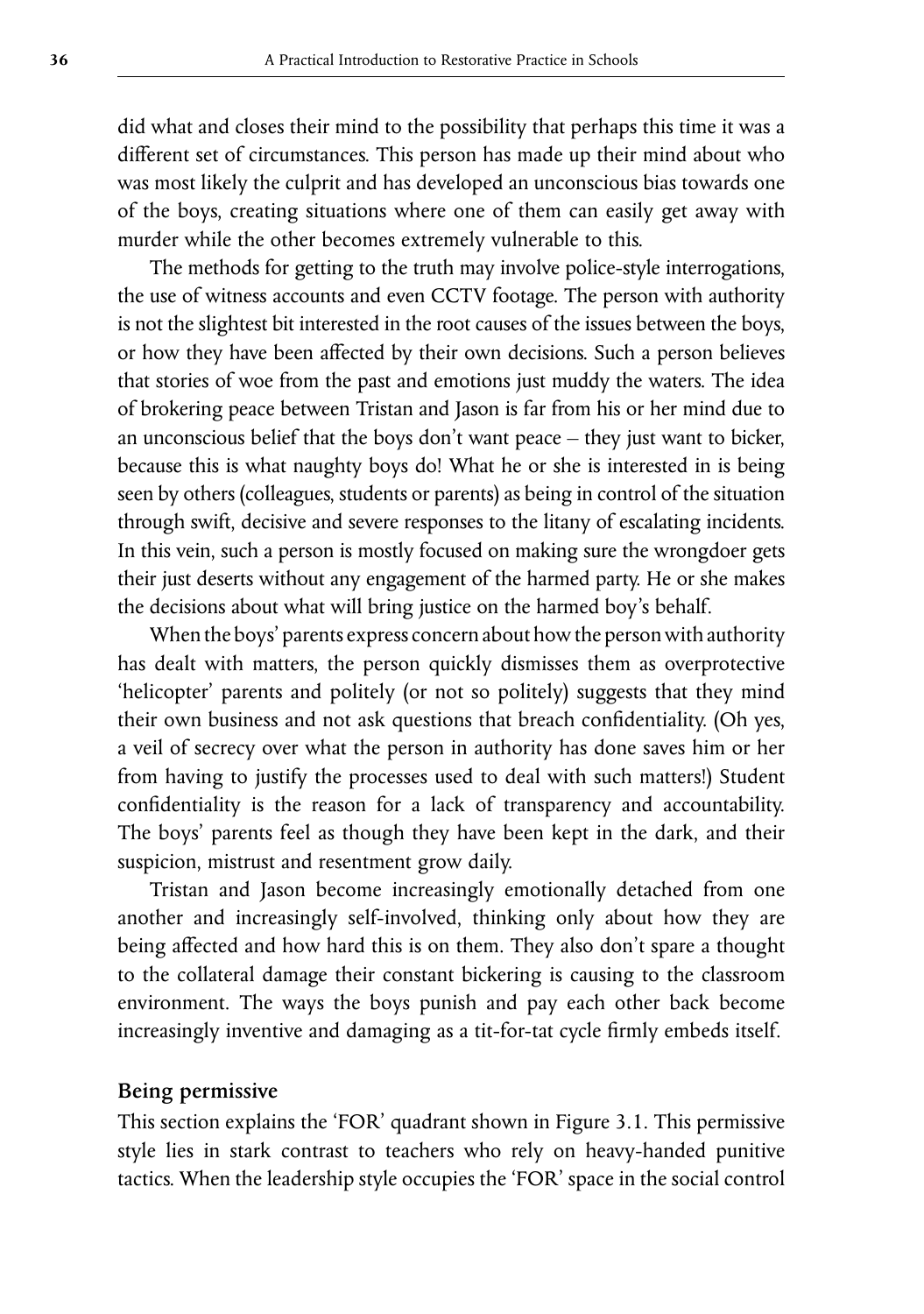window, students really know that the person in authority cares about them because this person does things *for* them. Such a person sees young people as helpless objects of need (Vandeering 2010). The person provides high levels of support to young people, who typically view him or her as nurturing, warm, understanding and 'soft'.

The problem is that such a person is not asking for anything in return from young people in the way of appropriate and considerate behaviour or academic performance. He or she fails to provide controls through setting boundaries and limits for behaviour. This person also lacks the willingness to confront young people when their behaviour is disrespectful. He or she thinks the best road to results is to serve students in an easy-going, friendly way, and the person has blurred the line between 'relationship' and 'friendship'. Under this style of leadership students' behaviour quickly unravels, and true to form, the person in authority minimises and downplays this inappropriate behaviour by making excuses for it. The person is deeply concerned about being seen as a nice teacher and genuinely wants students to like him or her. What might young people say about such a person? Here are some examples:

- 'She's really friendly and stuff, but kids run over her because nobody ever gets in trouble.'
- 'You can talk your way out of anything.'
- 'People just run amok it's really funny, but nobody learns anything!'
- 'Some kids have done some really serious stuff, like really bad bullying, and nothing's been done about it. Heaps of kids have left the school, but the bullies have stayed.'
- 'Even the good kids go wrong in his class.'
- 'When kids are going wrong, they get counselling, but that's all.'

Despite the fact that the person in authority is blind to the effect that their over-indulgent style is having on young people, he or she often feels frustrated with the behaviour of the students and also despairs that not much learning is happening. His or her first reflex is to blame themselves – and even perhaps make apologies to students for their inadequacies as a teacher!

What's missing is a basic understanding that young people need to experience boundaries; otherwise, they will continue to test the waters. When students finally push too far, they experience the grey arrow that runs diagonally across the social control window (see Figure 3.1). The person in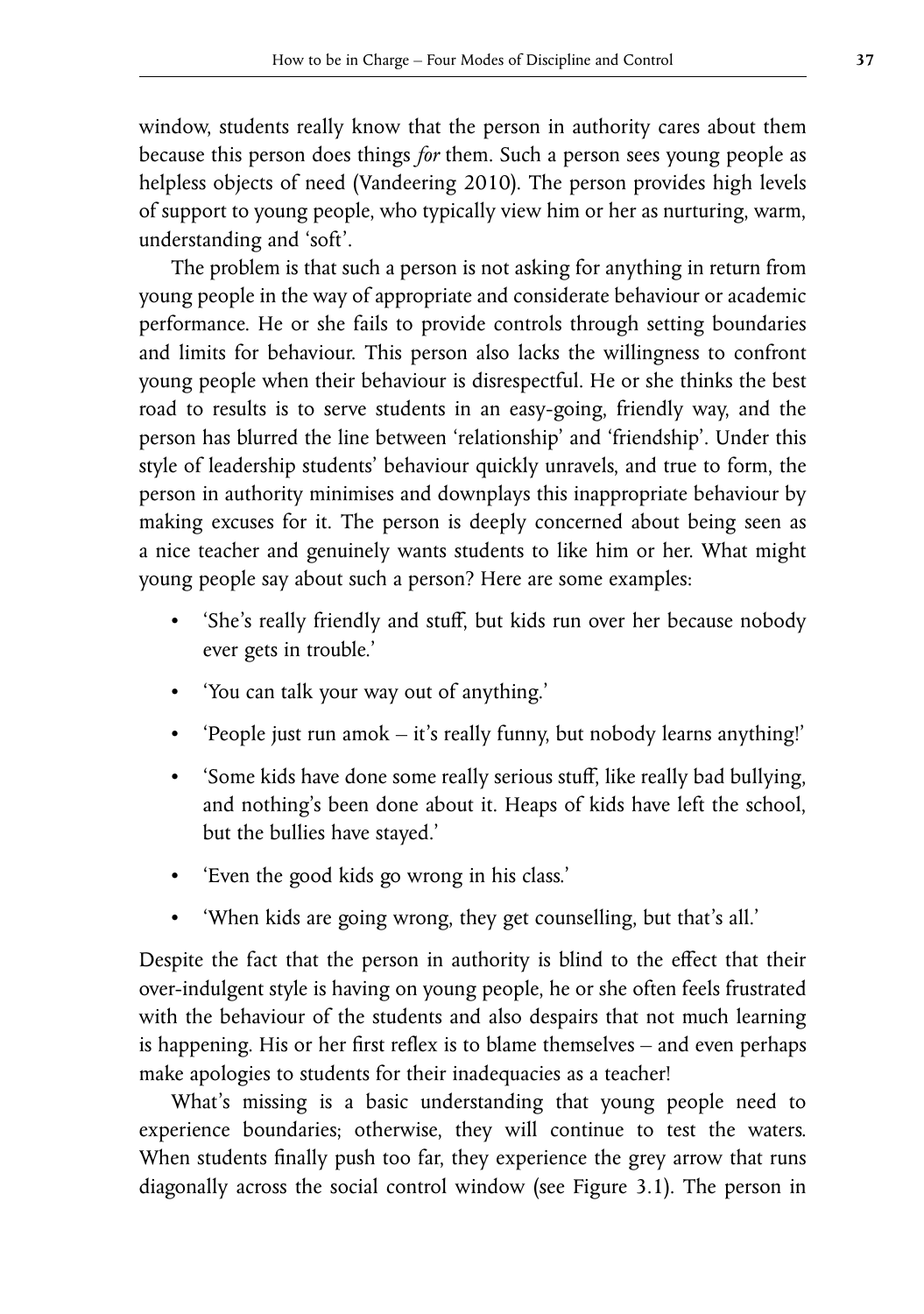authority finally snaps, and out of the blue he or she becomes vengeful and punitive: this person has reached their breaking point, and students experience a Jekyll and Hyde routine, as all of a sudden the person becomes nasty and vengeful in dealing out sanctions. Students' responses range from shocked compliance to defiant protestations about the unfairness of the sudden change in expectations. (After all, the person has jumped quadrants and has become the punitive teacher!) Not long after this spectacular change in mood, the person in authority feels awful for turning so quickly on the kids, and his or her feelings of shame motivate him or her to make up with them again. How does such a person make amends? Of course, by becoming overly friendly, easy-going, undemanding and even apologetic. In other words, the person has moved back down the grey arrow right back to where they started: in the permissive quadrant (see Figure 3.1).

In this unstable environment, young people become confused. The influence of having the person in authority jump between the 'FOR' and 'TO' quadrants disorients them and they lose trust. Students begin to look to *each other* for leadership, and the socially powerful students begin to call the shots.

#### How might Tristan and Jason be handled permissively?

A permissive response is characterised by a high tolerance to the behaviours that are causing conflict between Tristan and Jason. The person in authority finds themselves making excuses for the teasing, theft and fighting, perhaps saying things like 'That's just this age' or 'Boys will be boys'. Believing that the boys may be experiencing some challenges in their home life, the person might minimise some of the awful behaviours by saying 'Poor Tristan is having a tough time because he's not seen his father in a while' or 'Jason's mother says he's not been sleeping well lately – that's why he snapped and pushed Tristan today'. Because of this, we run the risk of only supporting the wrongdoer when poor behaviour causes harm, and ignoring the needs of the student who was harmed.

Being high on understanding and nurturance, the person with authority wants the boys to feel looked after, but the person is not really holding the boys accountable to the school's code of conduct. Yes, in this zone, the school rules don't really get mentioned because the person is so focused on the people involved that he or she loses sight of the bigger picture around norms for conduct. There might not even *be* a code of conduct of which students and staff are aware. As a result, the person with authority floats from one crisis to the next with little talk about expected behaviour.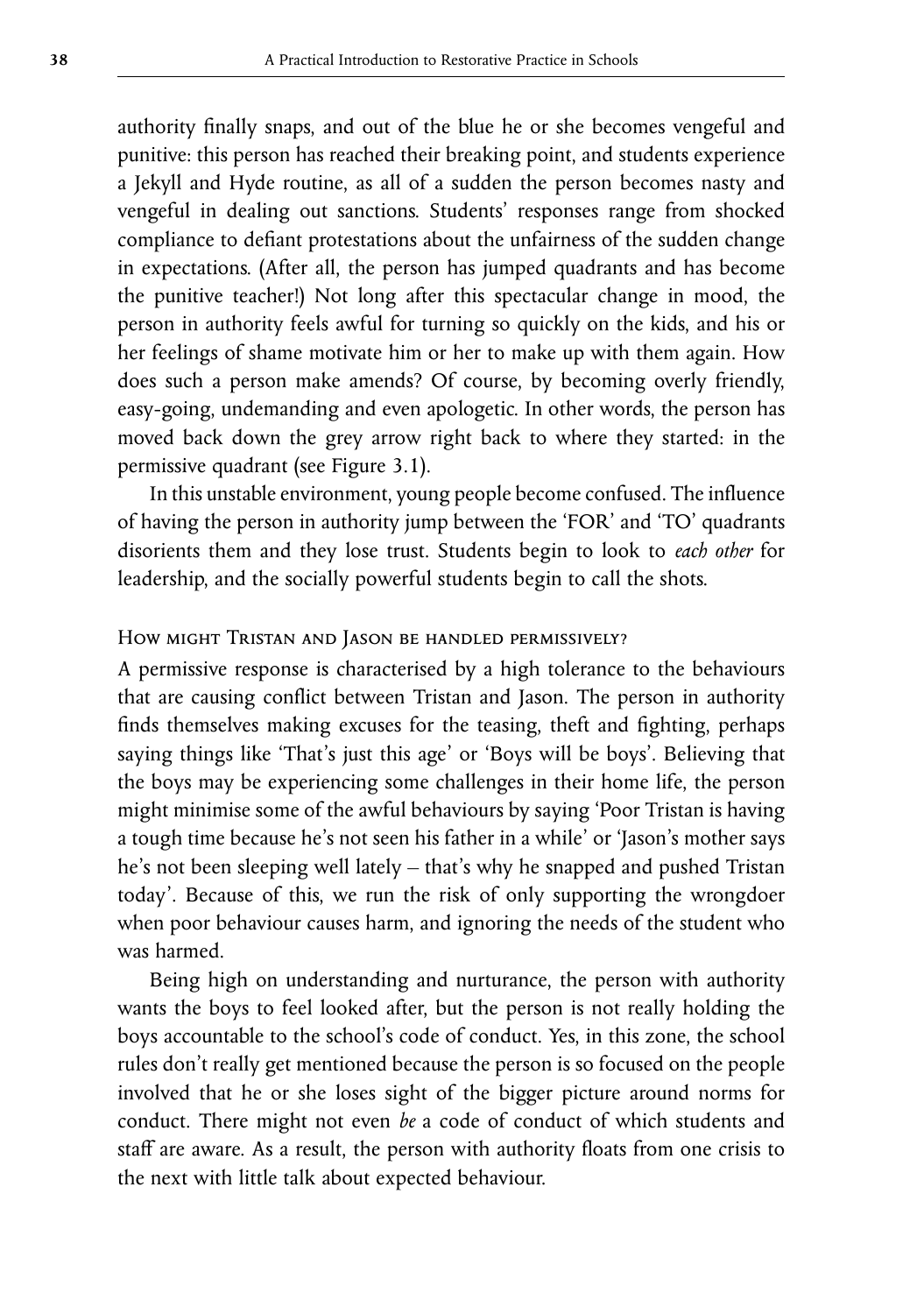In this quadrant, the person is also reluctant to challenge the boys' behaviour because they don't want the parents to be upset with them. Consumed with a desire to please everybody all of the time, the person makes relationships the reason not to do or say anything that might make someone feel bad. He or she is missing the point that good relationships are a two-way street where tough conversations about expectations need to take place from time to time. Instead, the person avoids these conversations because they want to avoid the uncomfortable feelings involved.

When the frequency and intensity of the incidents between the boys gets to a point that causes an intolerable level of distress, the person decides that enough is enough and snaps into punitive mode, imposing a severe consequence. This really upsets Tristan, Jason and their parents, Galina and especially Louise, as the severe sanction comes as a bolt from the blue for whichever boy did the wrong thing this time. They question the fairness of the response and wonder why this didn't happen last time.

#### **Being neglectful**

This section explains the 'NOT' quadrant shown in Figure 3.1. When working from the neglectful quadrant, there's not much of anything happening at all. The person with authority fails to set and communicate expectations of behaviour, and of course, he or she doesn't respond when things go wrong (or mention it when behaviour is good). The person offers very limited support, encouragement, understanding or nurturance to young people. This creates a feedback void for students, which is obviously very bad for learning.

The person with authority is largely indifferent to the emotional needs of students and gets involved only when absolutely necessary. He or she may behave this way because of exhaustion (i.e. being under immense stress from another aspect of work) or may have the wildly mistaken belief that not responding will toughen kids up and prepare them to handle life's tough moments. The person might believe that this 'emotional-connection nonsense' has nothing to do with teaching, and might be described by students in these ways:

- 'He just lets people do whatever it gets crazy.'
- 'Every lesson she's late people are running amok by the time she shows up.'
- 'He doesn't see what goes on in lessons I reckon he's lost it, had a meltdown.'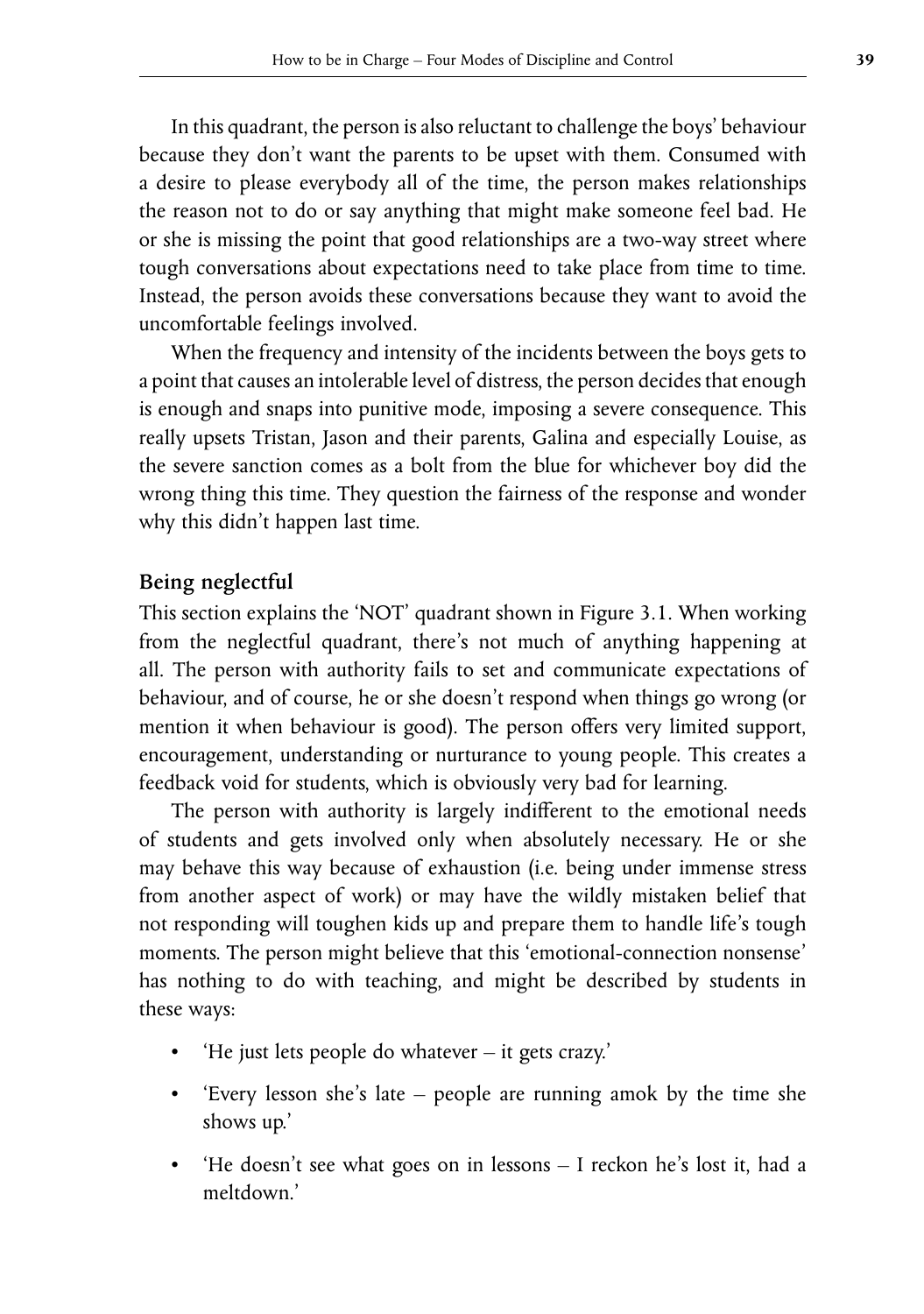- 'Some of the language in the hallways has been really disgusting! Teachers just walk past like they didn't hear it.'
- 'One lesson he just worked at his desk on the computer like we weren't there. A fight broke out between two of the girls and he just looked up, yelled at the girls to stop it and went back to it – and one of the girls left the room in tears.'
- 'She just ignores fighting and bullying in the yard. When kids complain, she just tells them to go somewhere else, like it's too hard.'

The message that students receive loud and clear is that they are not cared about, they don't matter and the teacher doesn't expect anything from them. Young people are seen as 'objects to be ignored' (Vandeering 2010). The only possible emotional response from young people in this environment is to feel bad. Soon, they begin to defend against the awful feelings stemming from the teacher's disinterest by minimising their interest in whatever the teacher or the school is interested in, and this often comes in the form of rebellion. Classrooms become truly chaotic in this space, as the powerful students assume the leadership void left vacant by the teacher. A *Lord of the Flies* culture of 'might is right' may evolve. Widespread harm and disruption is normally the end result.

How might a neglectful teacher or leader deal

with the Tristan and Jason situation?

In this zone, there's no response to the incidents between the boys. The person with authority turns a blind eye to what's happening and hopes that it will take care of itself. The person leaves the situation to escalate. Tristan and Jason receive no feedback whatsoever about how their behaviour is affecting the two of them as well as the other students who have to share a classroom and schoolyard with them. As a result, the boys eventually stop reporting any of the issues to the person with authority and go about taking care of the problem themselves with their limited conflict-resolution skills. This probably won't end well, as the boys involve more and more of the other students in the situation and things spiral wildly out of control.

#### **Being restorative**

This section explains the 'WITH' quadrant shown in Figure 3.1. This zone is the most effective way to develop emotionally intelligent, resilient, kind and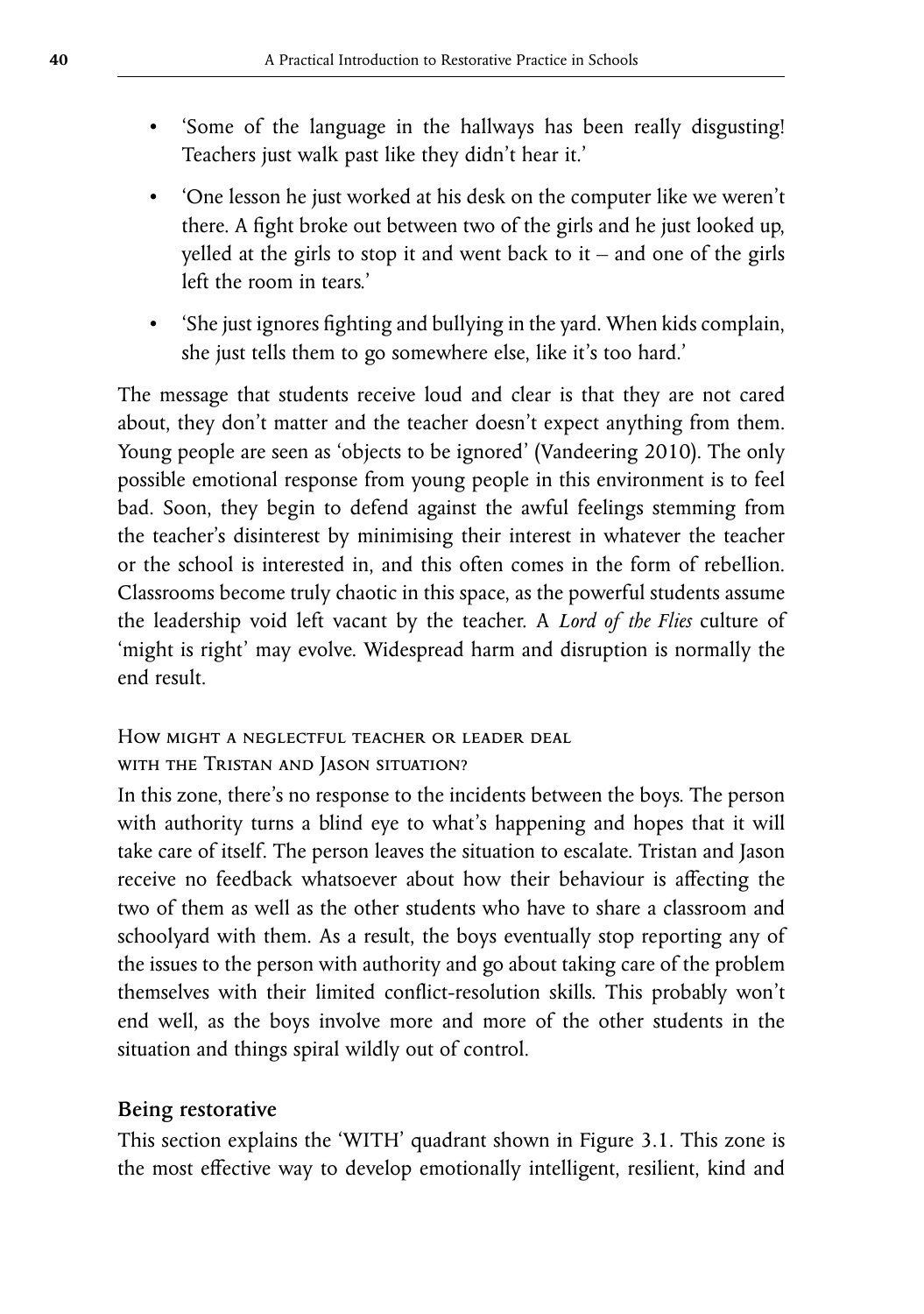compassionate young people. This zone has people in authority doing more asking and less telling.

Some describe this quadrant as democratic leadership. Although the restorative quadrant, characterised by high levels of control and support, is the closest thing of the four quadrants to what might be considered democracy, I believe that this environment is perhaps better thought of as a benevolent dictatorship. In a school setting, benevolence might be described as a desire to share power with young people and involve them, as much as possible, in the decisions that affect them. Allowing young people a sense of agency is indeed a key principle of restorative practice, but we must never lose sight of the fact that those in authority (teachers and leaders) have been placed in a position of power for a good reason. We have more highly developed brains, more experience and more wisdom than young people. At the end of the day, the person with authority has a duty of care and will be held morally and legally accountable for the well-being of young people. In contrast to operating in an authoritarian mode, when this person is in the restorative quadrant, young people experience their leadership as authoritative.

Teachers and leaders in this zone accept that conflict and wrongdoing are a completely normal part of life within school communities. There is an acceptance that young people (and not-so-young people) will conflict with one another and that good people will sometimes make horrible mistakes in judgement – or just do bad things! What emerges is an environment that is conflict positive where conflict and wrongdoing is addressed head on, not swept under the carpet (neglectful), minimised and excused (permissive), or reacted to through a sense of panic and impending doom (punitive). How might this practice be explained by young people? Well, on a good day it might be something like this:

- 'She's nice but can be tough when she has to be.'
- 'They talk about the rules a lot in this school.'
- 'A teacher actually apologised to me for accusing me of something that I didn't do. That must have been hard for him!'
- 'You know where you stand and what's expected of you the rules are up in every classroom.'
- 'Most of the teachers here don't scream at kids in front of the class, they just ask questions or wait till later.'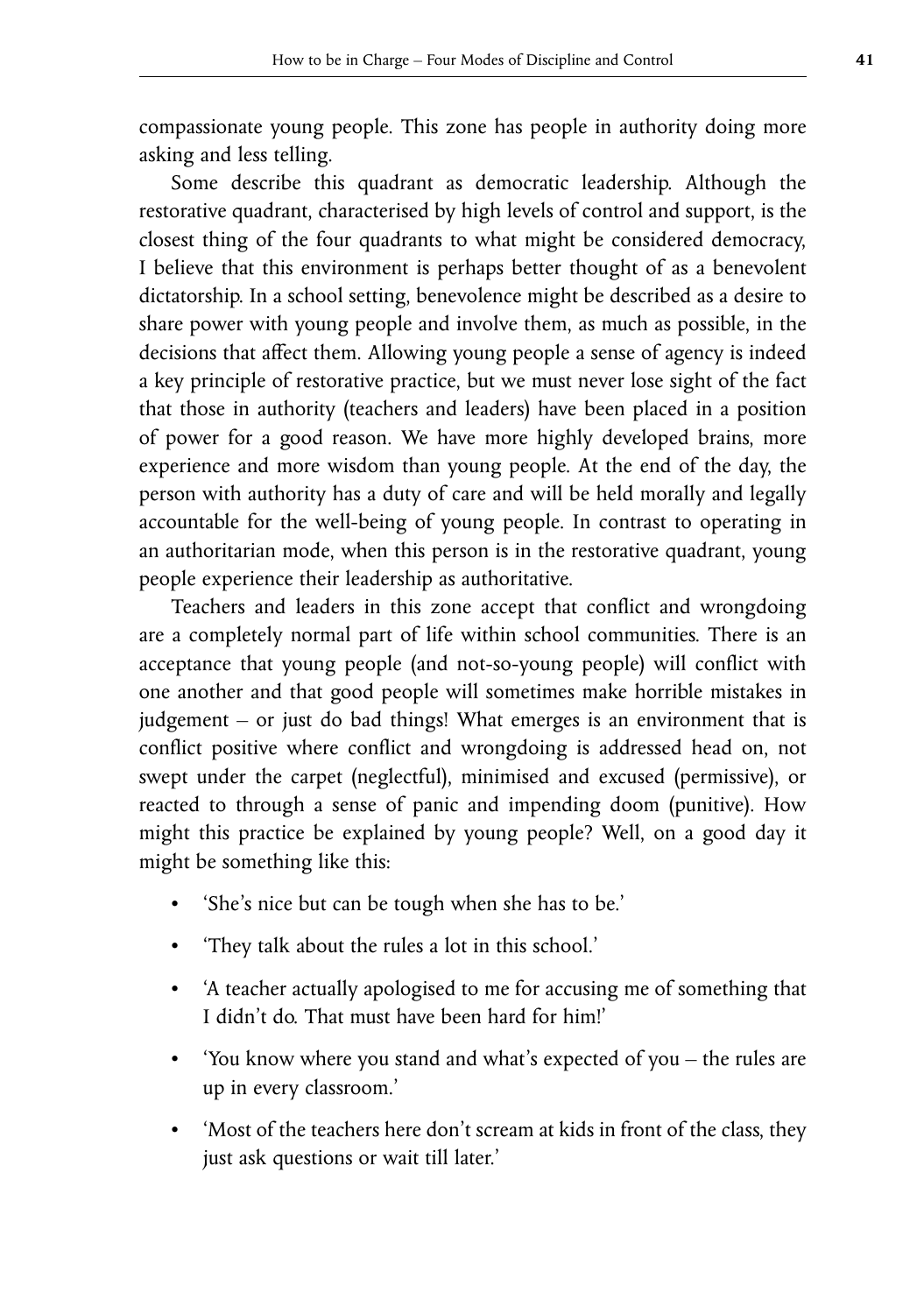- 'She'll always catch up with you if you have a bad lesson. She gets you in the end and always asks for *your* side of things, even if it's a day later.'
- 'You get a chance to fix things up that's really important because everyone makes mistakes.'
- 'He doesn't hold grudges he's respectful.'
- 'When there's arguments or fights, we get to sit down and work it out with each other.'
- 'Kids here have learned how to keep problems small by talking about them before things get out of hand.'

In the restorative quadrant, teachers and school leaders try to avoid assuming the roles of judge and executioner, and deciding who gets which punishment (a punitive response). Instead, it is the adult's role to provide all involved with a highly rigorous process whereby people are encouraged to talk with each other about what happened, what they feel and think, how they have been affected and what those involved in the problem think needs to happen to make things better. There is a strong belief that young people – even small children – can work together to create solutions to problems when taught the skills to do so. Restorative practice is seen by those who work in this quadrant as a way of thinking that can be taught to children and developed as *they* develop. In other words, restorative practice is seen as a pedagogy rather than a quick fix we try when nothing else has worked.

Good teachers and school leaders have always known intuitively that young people feel better and do better in schools where the adults work *with* them in an open, honest and transparent way. Young people's feelings and opinions are listened to and validated, even if they are not necessarily agreed with. When there are differences of opinion, young people are not held in contempt for how they feel. Teachers and leaders act based on a positive sense of self that allows them to permit dialogue with those involved when wrongdoing or mistakes happen. They can tolerate being a bit unpopular with students from time to time. Instead of building walls and defending their own positions, such teachers and leaders are secure enough to listen more and talk less in an effort to understand others' points of view – and calmly state theirs without falling into the trap of trying to make themselves right by making others wrong. This ability to treat wrongdoing and mistakes as opportunities for personal growth works because of the dominant view that problematic or 'bad' behaviour is not the *essence* of the person. In other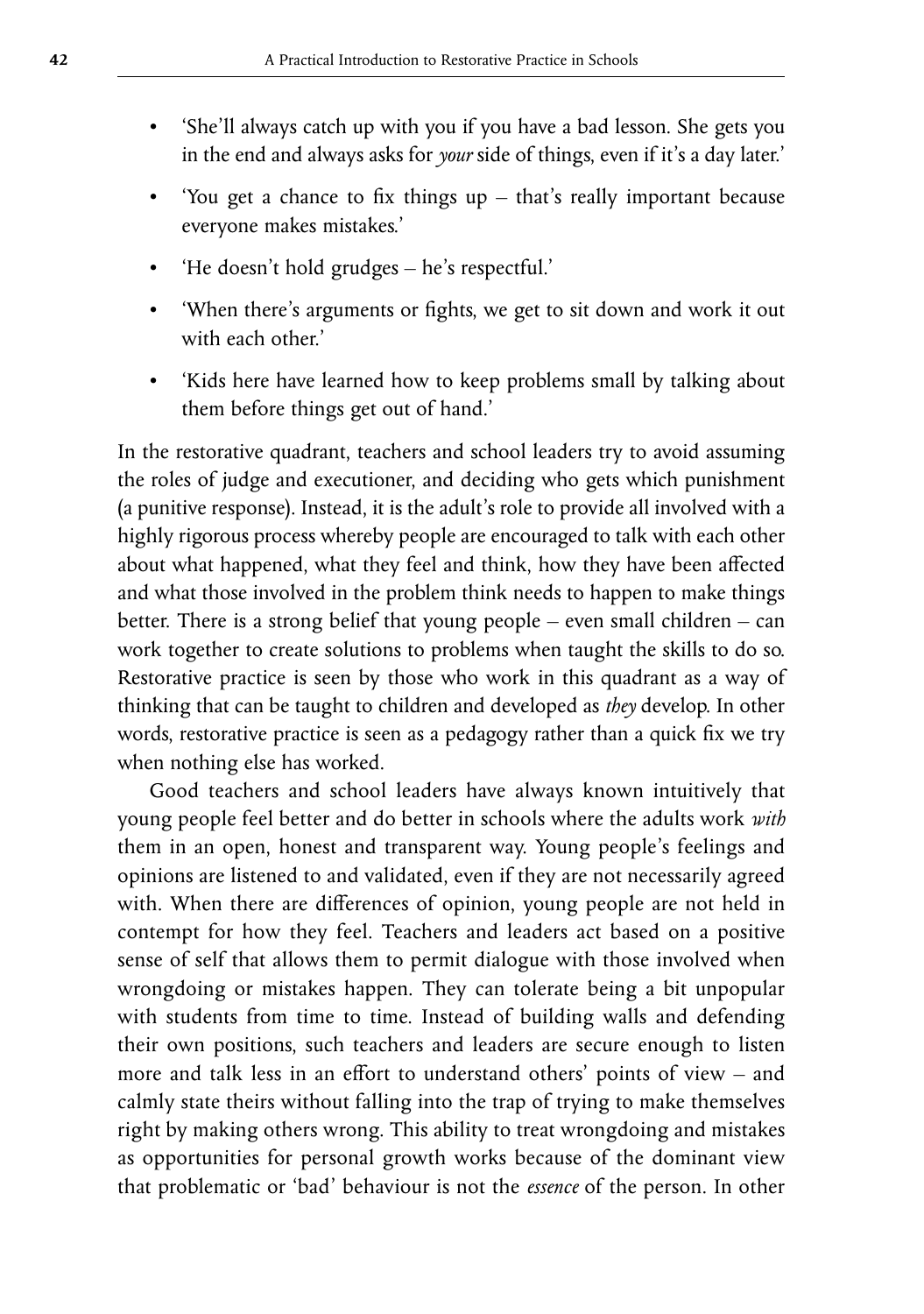words, when someone does a bad thing, this does not mean that they are a bad person (Kelly and Thorsborne 2014, p.65). The problem is the problem – the person isn't the problem.

From the student comments above, you can see that schools operating in the restorative quadrant use processes to engage students in decisions that directly affect them. One such opportunity is working with entire class groups to discuss what types of behaviours students and teachers expect from one another. Often the catalyst for these types of processes are when disruption and conflict have significantly impacted learning, but as schools become more confident with restorative practice, they begin to use creative approaches such as proactive classroom conferencing (Thorsborne and Vinegrad 2004, p.16) to help students and teachers clarify expectations and make plans for how teachers and students will respond when things go well or don't go well.

Until people have been inside these processes, it's perfectly normal for them to dismiss restorative practice as soft processes that are lenient on students who have done the wrong thing. In fact, most systems of accountability around the world, whether it be schools or the broader community, still largely operate in the punitive quadrant. Despite the spectacular failures of punitive-discipline systems to make schools safer and raise educational standards, and criminal justice systems to rehabilitate inmates, the popular rhetoric of policymakers is still largely punitive. One politician in my home state, when asked about overcrowded prisons as he talked tough on crime during an election campaign, famously responded that his government would 'rack 'em, pack 'em and stack 'em'.

Those with experience in the restorative quadrant will tell you that it is anything but a soft option. Restorative teachers and systems are big on accountability and responsibility-taking, but they recognise at the same time that students need high levels of support to work through incidents of harm. With this approach, teachers are vigilant in ensuring that all students are given opportunities to talk and that the conversation remains respectful. If students fail to take responsibility for their actions (e.g. don't admit their part in a problem or incident), fail to listen and fail to wait their turn to speak (or show deliberate disrespect to others, use put-downs, shout or act violently), the teacher respectfully instructs the student to leave the conversation (conference) and ensures that accountability comes to that student in other, more traditional – perhaps punitive – ways. Restorative practice works best in an environment of 'tough love', one that offers students high levels of control and support at the same time. A restorative approach firmly rejects harmful behaviour but does